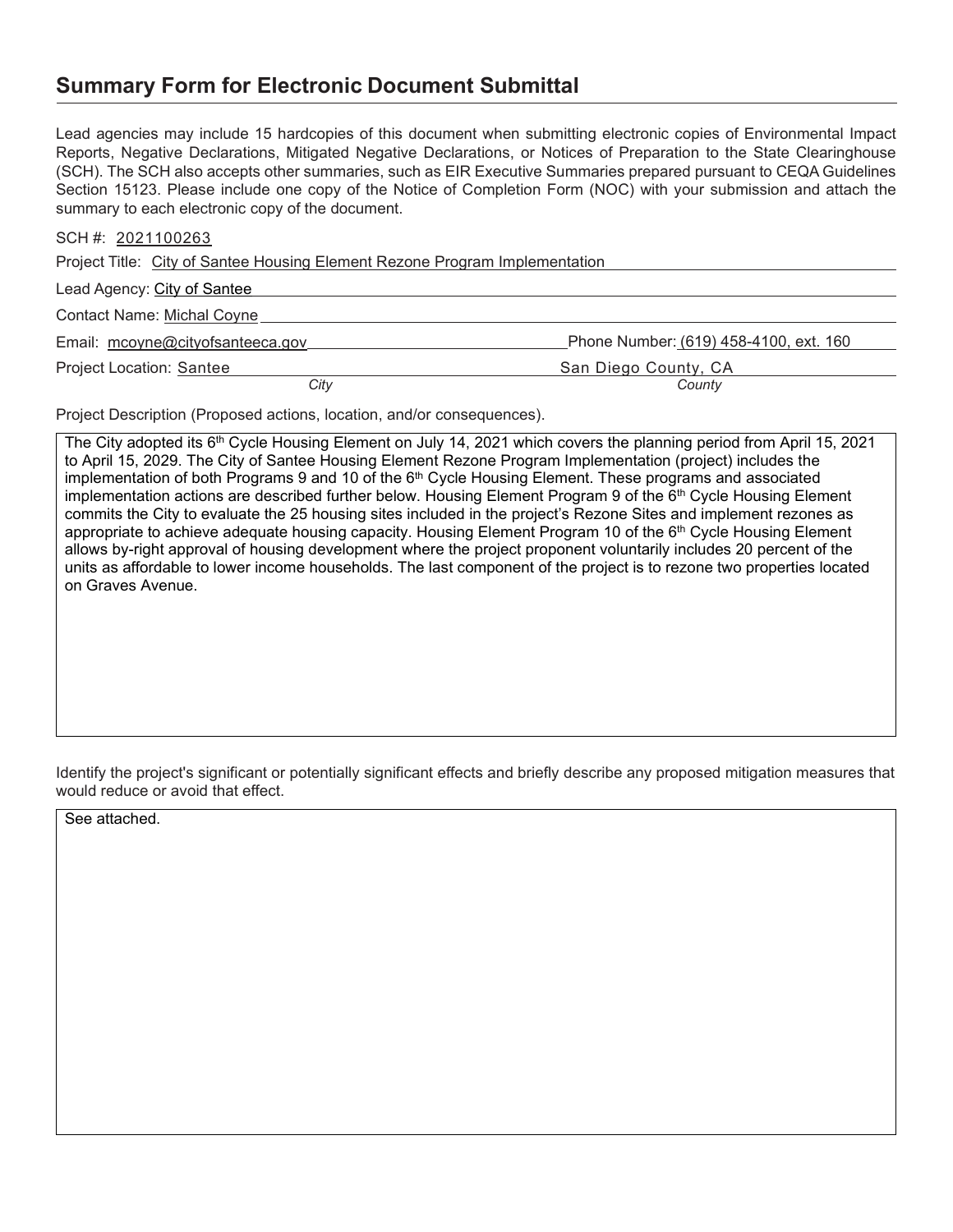If applicable, describe any of the project's areas of controversy known to the Lead Agency, including issues raised by agencies and the public.

No known areas of controversy.

Provide a list of the responsible or trustee agencies for the project.

Responsible/Trustee Agencies for the proposed project include, but are not limited to:

• San Diego County Air Pollution Control District (SDAPCD),

• San Diego Regional Water Quality Control Board (RWQCB),

• California Department of Housing and Community Development (HCD), and

• California Department of Transportation (Caltrans).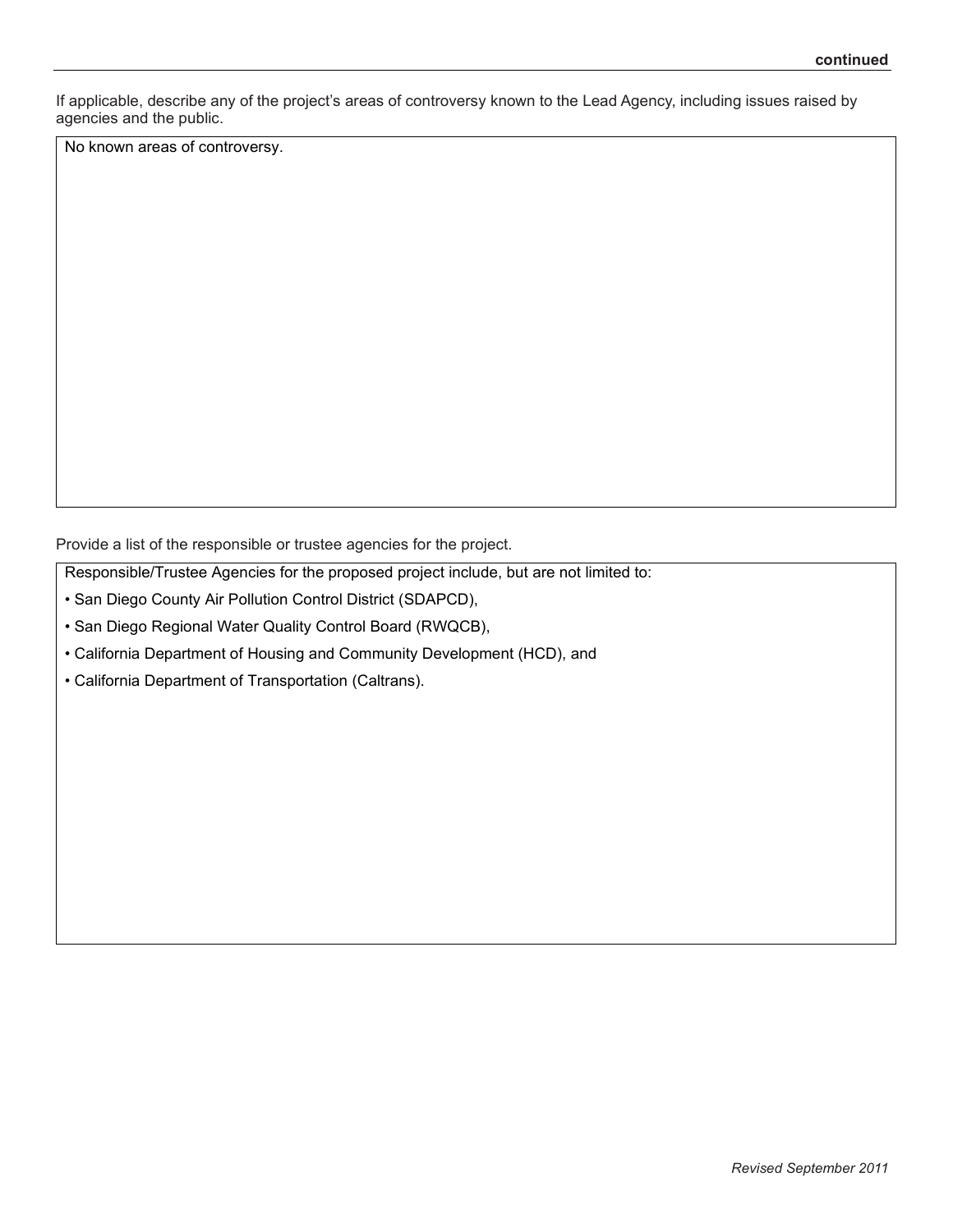| Summary of Significant or Potentially Significant Environmental Impacts                                                                                                                                                                                                                                                                                                                                            |                                                                                                                                                                                                                                                                                                                                                                                                                                                                                                                                                                                                                                                                                                                                                                                                                                                                                                                                                                                                                                                                                                                                                |                                                                                                                                                                                                                                                                                                                                                                                                                                                                                                                                                                                                                                                                                                                                                                                                                                                                                                                                                                                                                                                                                                                                                                                                                                                                                                                                                                                                                               |                                                                                                                                                                                                                                                                                                                                                                                                                                                                                                |  |
|--------------------------------------------------------------------------------------------------------------------------------------------------------------------------------------------------------------------------------------------------------------------------------------------------------------------------------------------------------------------------------------------------------------------|------------------------------------------------------------------------------------------------------------------------------------------------------------------------------------------------------------------------------------------------------------------------------------------------------------------------------------------------------------------------------------------------------------------------------------------------------------------------------------------------------------------------------------------------------------------------------------------------------------------------------------------------------------------------------------------------------------------------------------------------------------------------------------------------------------------------------------------------------------------------------------------------------------------------------------------------------------------------------------------------------------------------------------------------------------------------------------------------------------------------------------------------|-------------------------------------------------------------------------------------------------------------------------------------------------------------------------------------------------------------------------------------------------------------------------------------------------------------------------------------------------------------------------------------------------------------------------------------------------------------------------------------------------------------------------------------------------------------------------------------------------------------------------------------------------------------------------------------------------------------------------------------------------------------------------------------------------------------------------------------------------------------------------------------------------------------------------------------------------------------------------------------------------------------------------------------------------------------------------------------------------------------------------------------------------------------------------------------------------------------------------------------------------------------------------------------------------------------------------------------------------------------------------------------------------------------------------------|------------------------------------------------------------------------------------------------------------------------------------------------------------------------------------------------------------------------------------------------------------------------------------------------------------------------------------------------------------------------------------------------------------------------------------------------------------------------------------------------|--|
| Threshold                                                                                                                                                                                                                                                                                                                                                                                                          | <b>Impact Discussion</b>                                                                                                                                                                                                                                                                                                                                                                                                                                                                                                                                                                                                                                                                                                                                                                                                                                                                                                                                                                                                                                                                                                                       | <b>Mitigation Measure</b>                                                                                                                                                                                                                                                                                                                                                                                                                                                                                                                                                                                                                                                                                                                                                                                                                                                                                                                                                                                                                                                                                                                                                                                                                                                                                                                                                                                                     | Significance After Mitigation                                                                                                                                                                                                                                                                                                                                                                                                                                                                  |  |
| 4.1 Aesthetics                                                                                                                                                                                                                                                                                                                                                                                                     |                                                                                                                                                                                                                                                                                                                                                                                                                                                                                                                                                                                                                                                                                                                                                                                                                                                                                                                                                                                                                                                                                                                                                |                                                                                                                                                                                                                                                                                                                                                                                                                                                                                                                                                                                                                                                                                                                                                                                                                                                                                                                                                                                                                                                                                                                                                                                                                                                                                                                                                                                                                               |                                                                                                                                                                                                                                                                                                                                                                                                                                                                                                |  |
| In non-urbanized areas, would the project<br>substantially degrade the existing visual<br>character or quality of public views of the site<br>and its surroundings (Public views are those<br>that are experienced from publicly accessible<br>vantage points)? If the project is in an<br>urbanized area, would the project conflict with<br>applicable zoning and other regulations<br>governing scenic quality? | Adherence to regulatory requirements including Development Review consistent with<br>Municipal Code Chapter 13.08 implementation and Town Center Specific Plan development<br>regulations would ensure that future development would not substantially degrade scenic<br>resources. Impacts for both ministerial and discretionary development on Rezone Sites<br>would be less than significant for all sites except Sites 20A and 20B. Future development at<br>the Rezone Sites in proximity to the Polo Barn could result in significant impacts to visual<br>character and quality (Impact VIS-1).                                                                                                                                                                                                                                                                                                                                                                                                                                                                                                                                        | Refer to CUL-1.                                                                                                                                                                                                                                                                                                                                                                                                                                                                                                                                                                                                                                                                                                                                                                                                                                                                                                                                                                                                                                                                                                                                                                                                                                                                                                                                                                                                               | Less than significant                                                                                                                                                                                                                                                                                                                                                                                                                                                                          |  |
| 4.2 Air Quality                                                                                                                                                                                                                                                                                                                                                                                                    |                                                                                                                                                                                                                                                                                                                                                                                                                                                                                                                                                                                                                                                                                                                                                                                                                                                                                                                                                                                                                                                                                                                                                |                                                                                                                                                                                                                                                                                                                                                                                                                                                                                                                                                                                                                                                                                                                                                                                                                                                                                                                                                                                                                                                                                                                                                                                                                                                                                                                                                                                                                               |                                                                                                                                                                                                                                                                                                                                                                                                                                                                                                |  |
| Would the project conflict with or obstruct<br>implementation of the applicable air quality<br>plan i.e., the San Diego RAQS?                                                                                                                                                                                                                                                                                      | Future development at the Rezone Sites would result in an increase in development and an<br>increase in traffic generation over what would occur under buildout of the adopted zoning<br>and land use designations and would therefore result in an increase in anticipated air<br>emissions. Therefore, buildout of the project would exceed the assumptions used to develop<br>the RAQs, resulting in a significant impact (Impact AQ-1).                                                                                                                                                                                                                                                                                                                                                                                                                                                                                                                                                                                                                                                                                                    | The project would be inconsistent with the RAQs because buildout of the Rezone<br>Sites would exceed the population estimates assumed for the RAQs. This impact is<br>based on plan inconsistency only as emissions with the project would not exceed<br>stated thresholds. As a result, no mitigation measures are available that would<br>reduce impacts associated with inconsistency with the RAQs.                                                                                                                                                                                                                                                                                                                                                                                                                                                                                                                                                                                                                                                                                                                                                                                                                                                                                                                                                                                                                       | The inconsistency with the RAQS<br>would remain until the RAQs are<br>revised and incorporate the growth<br>projections with the project.<br>Impacts would remain significant<br>and unavoidable.                                                                                                                                                                                                                                                                                              |  |
| Would the project result in a cumulatively<br>considerable net increase of any criteria<br>pollutant for which the project region is in non-<br>attainment under an applicable federal or state<br>ambient air quality standard (including<br>releasing emissions which exceed quantitative<br>thresholds for ozone precursors)?                                                                                   | Construction and operational emissions associated with the individual Rezone Sites (both by-<br>right and discretionary development) would be less than the applicable project-level<br>screening thresholds for all criteria pollutants. Therefore, project-level impacts for each<br>individual Rezone Site would be less than significant. However, the scale and extent of<br>construction activities associated with buildout of the Rezone Sites may result in some<br>instances where future development would occur simultaneously and would cumulatively<br>exceed the relevant thresholds. Therefore, cumulative construction-related regional air<br>quality impacts would be potentially significant (Impact AQ-2).<br>Operation of the project would result in a cumulatively considerable net increase in<br>emissions compared to the emissions that would occur under existing land use designations.<br>At the program level, because the project would conflict with implementation of the RAQS,<br>air quality impacts related to the cumulative net increase in criteria pollutants would be<br>significant (Impact AQ-1). | Construction:<br>MM-AQ-1:<br>The City shall require project applicants to identify the measures<br>that would be taken at the construction site to reduce construction-<br>related criteria air pollutants such that they do not exceed the<br>SDAPCD screening thresholds. Based on typical construction<br>emissions, implementation of the following measures would be<br>sufficient to reduce air pollutant emissions during construction:<br>Requiring fugitive dust control measures that exceed<br>SDAPCD's Rules 52, 54, and 55 such as:<br>Requiring use of non-toxic soil stabilizers to reduce wind<br>erosion.<br>Applying water every four hours to active soil-disturbing<br>activities.<br>Tarping and/or maintaining a minimum of 24 inches of<br>freeboard on trucks hauling dirt, sand, soil, or other loose<br>materials.<br>Using construction equipment rated by the United States<br>Environmental Protection Agency as having Tier 3 (model year 2006<br>or newer) emission limits, applicable for engines between 50 and<br>750 horsepower.<br>Ensuring construction equipment is properly serviced and<br>maintained to the manufacturer's standards. Limiting nonessential<br>idling of construction equipment to no more than five consecutive<br>minutes.<br>Using Super-Compliant VOC paints for coating of architectural<br>surfaces whenever possible. A list of Super-Compliant architectural | Construction:<br>Construction time frames and<br>equipment for site-specific<br>development projects are not<br>available at this time, and there is a<br>potential for multiple development<br>projects to be constructed at one<br>time, resulting in significant<br>construction-related emissions.<br>Therefore, despite adherence to<br>mitigation measure MM-AQ-1,<br>impacts associated with criteria<br>pollutants during construction<br>would remain significant and<br>unavoidable. |  |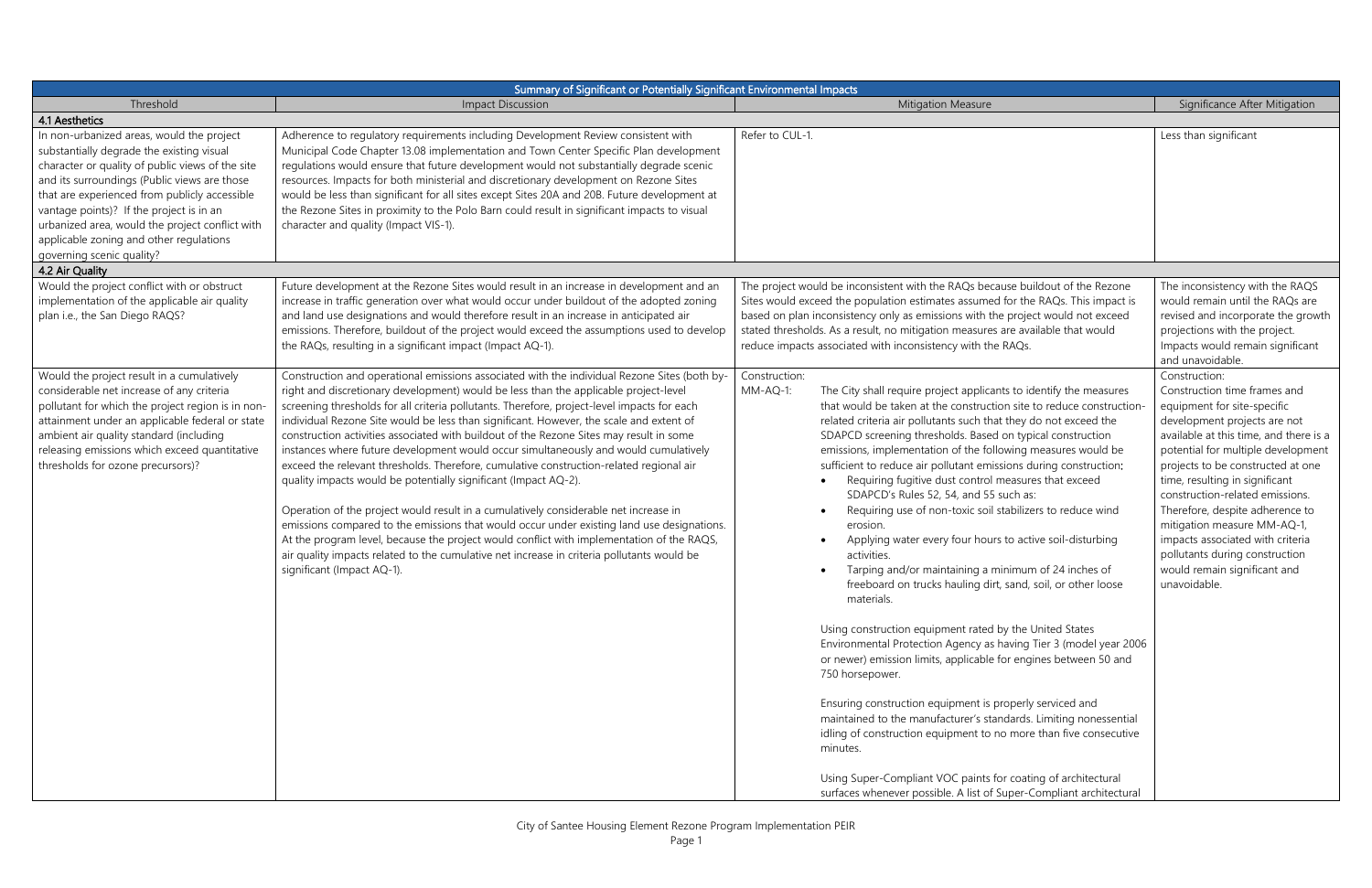| Summary of Significant or Potentially Significant Environmental Impacts                                                                                                                                                            |                                                                                                                                                                                                                                                                                                                                                                                                                                                                                                                                                                                                                                                                                                                                                                                                                                                                                                                                                                                                                                                                                                                                                                                                                                                                                                                                                                                                                                                      |            |                                                                                                                                                                                                                                                                                                                                                                                                                                                                                                                                                                                                                                                                                                                                                                                                                                                                                                                                                                                                                                                                                                                                                                                                                                                                                                                                                                                                                                                                                                                                                                                                                                                                                                                                                                                                                                                                                                                                                                                                              |                                                                                                                                                                                                                                       |
|------------------------------------------------------------------------------------------------------------------------------------------------------------------------------------------------------------------------------------|------------------------------------------------------------------------------------------------------------------------------------------------------------------------------------------------------------------------------------------------------------------------------------------------------------------------------------------------------------------------------------------------------------------------------------------------------------------------------------------------------------------------------------------------------------------------------------------------------------------------------------------------------------------------------------------------------------------------------------------------------------------------------------------------------------------------------------------------------------------------------------------------------------------------------------------------------------------------------------------------------------------------------------------------------------------------------------------------------------------------------------------------------------------------------------------------------------------------------------------------------------------------------------------------------------------------------------------------------------------------------------------------------------------------------------------------------|------------|--------------------------------------------------------------------------------------------------------------------------------------------------------------------------------------------------------------------------------------------------------------------------------------------------------------------------------------------------------------------------------------------------------------------------------------------------------------------------------------------------------------------------------------------------------------------------------------------------------------------------------------------------------------------------------------------------------------------------------------------------------------------------------------------------------------------------------------------------------------------------------------------------------------------------------------------------------------------------------------------------------------------------------------------------------------------------------------------------------------------------------------------------------------------------------------------------------------------------------------------------------------------------------------------------------------------------------------------------------------------------------------------------------------------------------------------------------------------------------------------------------------------------------------------------------------------------------------------------------------------------------------------------------------------------------------------------------------------------------------------------------------------------------------------------------------------------------------------------------------------------------------------------------------------------------------------------------------------------------------------------------------|---------------------------------------------------------------------------------------------------------------------------------------------------------------------------------------------------------------------------------------|
| Threshold                                                                                                                                                                                                                          | <b>Impact Discussion</b>                                                                                                                                                                                                                                                                                                                                                                                                                                                                                                                                                                                                                                                                                                                                                                                                                                                                                                                                                                                                                                                                                                                                                                                                                                                                                                                                                                                                                             |            | <b>Mitigation Measure</b>                                                                                                                                                                                                                                                                                                                                                                                                                                                                                                                                                                                                                                                                                                                                                                                                                                                                                                                                                                                                                                                                                                                                                                                                                                                                                                                                                                                                                                                                                                                                                                                                                                                                                                                                                                                                                                                                                                                                                                                    | Significance After Mitigation                                                                                                                                                                                                         |
| 4.3 Biological Resources                                                                                                                                                                                                           |                                                                                                                                                                                                                                                                                                                                                                                                                                                                                                                                                                                                                                                                                                                                                                                                                                                                                                                                                                                                                                                                                                                                                                                                                                                                                                                                                                                                                                                      | Operation: | coating materials can be found on the SCAQMD's website at:<br>http://www.aqmd.gov/prdas/brochures/SuperCompliant_AIM.pdf.<br>In regard to operational emissions, measures included as part of the Sustainable<br>Santee Plan, such as expansion of the pedestrian and bicycle networks, installation of<br>electric vehicle charging stations, and solar photovoltaics requirements, would also<br>reduce criteria air pollutants within the City. However, because the project would<br>exceed the growth projections used to develop the RAQS, no mitigation measures<br>are available that would reduce impacts below the screening thresholds.                                                                                                                                                                                                                                                                                                                                                                                                                                                                                                                                                                                                                                                                                                                                                                                                                                                                                                                                                                                                                                                                                                                                                                                                                                                                                                                                                           | Operation:<br>Because the significant air quality<br>impact stems from an inconsistency<br>between the project and the<br>adopted land use plan upon which<br>the RAQS is based, impacts would<br>remain significant and unavoidable. |
| Would the project have a substantial adverse                                                                                                                                                                                       | While the project does not specifically propose activities such as grading or construction that                                                                                                                                                                                                                                                                                                                                                                                                                                                                                                                                                                                                                                                                                                                                                                                                                                                                                                                                                                                                                                                                                                                                                                                                                                                                                                                                                      | MM-BIO-1:  | Applications for future development, where the City has determined                                                                                                                                                                                                                                                                                                                                                                                                                                                                                                                                                                                                                                                                                                                                                                                                                                                                                                                                                                                                                                                                                                                                                                                                                                                                                                                                                                                                                                                                                                                                                                                                                                                                                                                                                                                                                                                                                                                                           | Implementation of the mitigation                                                                                                                                                                                                      |
| effect, either directly or through habitat<br>modifications, on any species identified as a<br>candidate, sensitive, or special status species in<br>local or regional plans, policies or regulations,<br>or by the CDFW or USFWS? | would have the potential to displace sensitive species, future development within the Rezone<br>Sites could have the potential to directly or indirectly impact sensitive species through such<br>activities. Direct impacts to sensitive plant and wildlife species could potentially result from<br>the removal of occupied habitat within undeveloped or substantially unimproved sites<br>through grading and other land development activities. Additionally, indirect impacts to<br>sensitive plant or wildlife species could also result from excess noise, lighting, or runoff<br>generated during project construction.<br>Future development at the Rezone Sites would result in significant impacts, as follows:<br>Direct and/or indirect impacts to sensitive plants and sensitive wildlife within Rezone<br>Sites 1, 2, 3, 4, 5, 8, 10, 15, 16A, 16B, 18, 19, 20A, 20B, and 35 would be potentially<br>significant (Impact BIO-1).<br>Direct and/or indirect impacts to least Bell's vireo within Rezone Sites 16A, 17, 18, and<br>$\bullet$<br>35 would be potentially significant (Impact BIO-2).<br>Direct and/or indirect impacts to coastal California gnatcatcher within Rezone Sites 1,<br>2, 3, 4, 5, 6, 7, 8, 9, 10, 16A, 16B, 17, and 35. would be potentially significant (Impact<br>$BIO-3$ ).<br>Direct impacts to migratory or nesting birds within all Rezone Sites would be potentially<br>significant (Impact BIO-4). | a)         | a potential for impacts to sensitive biological resources, shall be<br>required to comply with the following mitigation measure.<br>Prior to issuance of any construction permit or any earth-<br>moving activities, a site-specific general biological resources<br>survey shall be conducted to identify the presence of any<br>sensitive biological resources, including any sensitive plant or<br>wildlife species. A biological resources report shall be<br>submitted to the City to document the results of the biological<br>resources survey. The report shall include: (1) the methods<br>used to determine the presence of sensitive biological<br>resources; (2) vegetation mapping of all vegetation<br>communities and/or land cover types; (3) the locations of any<br>sensitive plant or wildlife species; (4) an evaluation of the<br>potential for occurrence of any listed, rare, and narrow<br>endemic species; and (5) an evaluation of the significance of<br>any potential direct or indirect impacts from the proposed<br>project. If suitable habitat for sensitive species is identified<br>based on the general biological survey, then focused<br>presence/absence surveys shall be conducted in accordance<br>with applicable resource agency survey protocols and<br>incorporated into the biological resources report.<br>If potentially significant impacts to sensitive biological<br>resources are identified, project-level grading and site plans<br>shall incorporate project design features to avoid or minimize<br>direct impacts on sensitive biological resources to the extent<br>feasible, and the report shall also recommend appropriate<br>mitigation to reduce the impacts to below a level of<br>significance, where feasible. Mitigation measures shall be<br>consistent with the standards contained in Section 5.3 of the<br>2018 Draft Santee Subarea Plan, and projects shall be required<br>to obtain all necessary permits to ensure compliance with | framework including MM-BIO-1,<br>MM-BIO-2, MM-BIO-3, and MM-<br>BIO-4 would reduce potentially<br>significant impacts to sensitive<br>plants and sensitive wildlife to a<br>level that is less than significant.                      |
|                                                                                                                                                                                                                                    |                                                                                                                                                                                                                                                                                                                                                                                                                                                                                                                                                                                                                                                                                                                                                                                                                                                                                                                                                                                                                                                                                                                                                                                                                                                                                                                                                                                                                                                      |            | applicable federal, state, and local regulations, such as the<br>Federal and State Endangered Species Acts.                                                                                                                                                                                                                                                                                                                                                                                                                                                                                                                                                                                                                                                                                                                                                                                                                                                                                                                                                                                                                                                                                                                                                                                                                                                                                                                                                                                                                                                                                                                                                                                                                                                                                                                                                                                                                                                                                                  |                                                                                                                                                                                                                                       |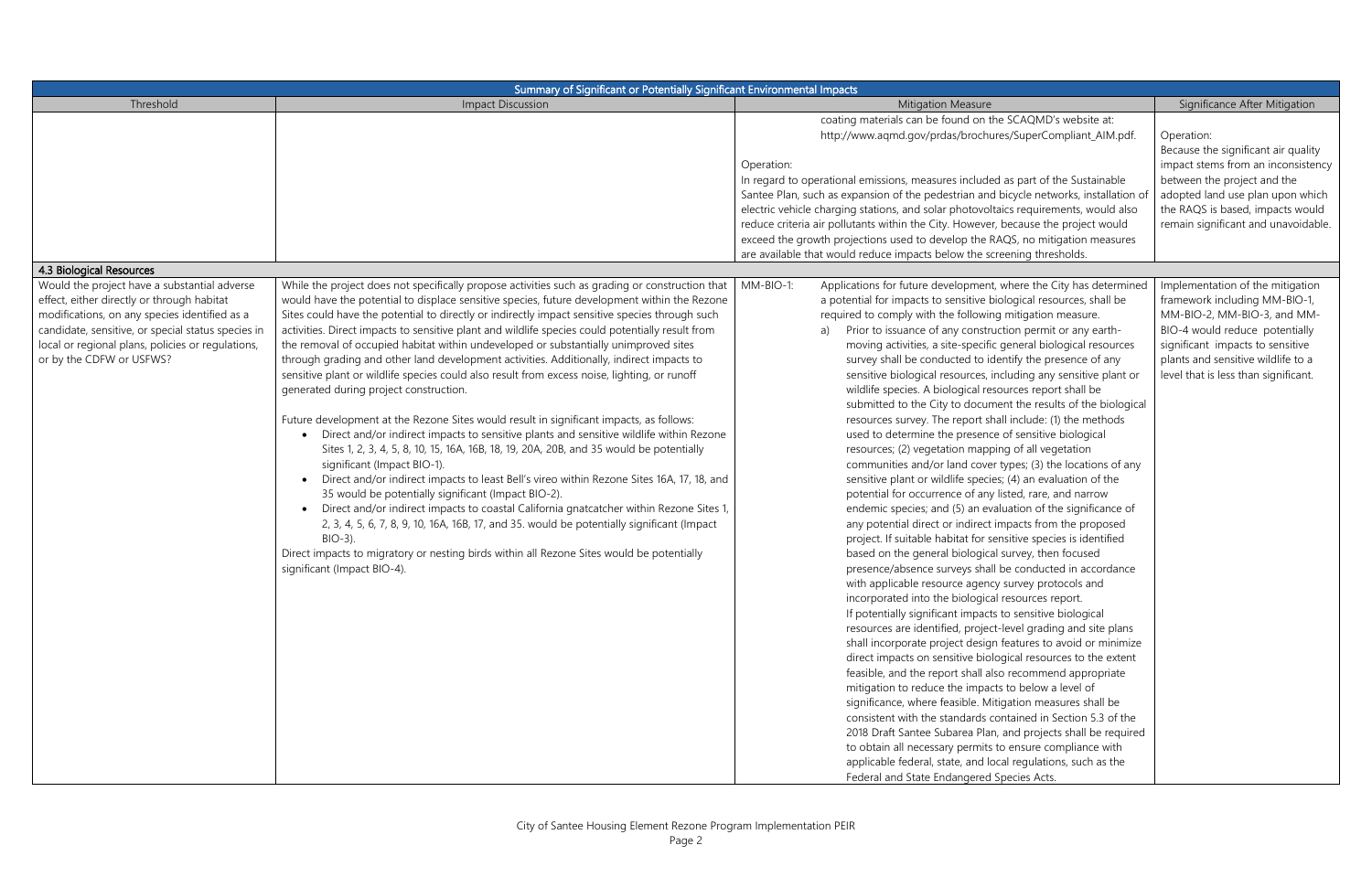| Threshold<br><b>Impact Discussion</b><br><b>Mitigation Measure</b><br>Significance After Mitigation<br>Environmentally Sensitive Areas (ESAs) shall be identified in<br>b)<br>the biological resources report and avoided to the maximum<br>extent practicable. In areas near or adjacent to ESAs (i.e.,<br>natural habitats and vegetation, wetlands, wildlife areas,<br>wildlife corridors), the biological resources report will consider                                                                                                                                                                                                                                                                                                                                                                                                                                                                                                                                                                                                                                                                                                                                                                                                                                                                                                                                                                                                                                                                                                                                                                                                                                                                                                                                                                                                                                                                                                                                                                                                                                                                                                                                                                                              |
|-------------------------------------------------------------------------------------------------------------------------------------------------------------------------------------------------------------------------------------------------------------------------------------------------------------------------------------------------------------------------------------------------------------------------------------------------------------------------------------------------------------------------------------------------------------------------------------------------------------------------------------------------------------------------------------------------------------------------------------------------------------------------------------------------------------------------------------------------------------------------------------------------------------------------------------------------------------------------------------------------------------------------------------------------------------------------------------------------------------------------------------------------------------------------------------------------------------------------------------------------------------------------------------------------------------------------------------------------------------------------------------------------------------------------------------------------------------------------------------------------------------------------------------------------------------------------------------------------------------------------------------------------------------------------------------------------------------------------------------------------------------------------------------------------------------------------------------------------------------------------------------------------------------------------------------------------------------------------------------------------------------------------------------------------------------------------------------------------------------------------------------------------------------------------------------------------------------------------------------------|
|                                                                                                                                                                                                                                                                                                                                                                                                                                                                                                                                                                                                                                                                                                                                                                                                                                                                                                                                                                                                                                                                                                                                                                                                                                                                                                                                                                                                                                                                                                                                                                                                                                                                                                                                                                                                                                                                                                                                                                                                                                                                                                                                                                                                                                           |
| the following measures:<br>Avoidance of Environmentally Sensitive Areas. In areas near or<br>adjacent to Environmentally Sensitive Areas, construction limits<br>shall be clearly demarcated using highly visible barriers (such<br>as silt fencing), which shall be installed under the supervision<br>of a qualified biologist prior to the commencement of work.<br>Construction personnel shall strictly limit their activities,<br>vehicles, equipment, and construction materials to the project<br>footprint, including designated staging areas, and routes of<br>travel. The construction areas shall be limited to the minimal<br>area necessary to complete the proposed project. The fencing<br>shall remain in place until the completion of all construction<br>activities and shall be promptly removed when construction is<br>complete.<br>Biological Monitoring. A qualified biological monitor shall<br>conduct construction monitoring of all work conducted<br>within/adjacent to environmentally sensitive areas during all<br>vegetation removal and ground-disturbing activities such as<br>staging and grading, for the duration of the proposed project<br>to ensure that practicable measures are being employed to<br>avoid incidental disturbance of habitat outside the project<br>footprints and to survey for sensitive wildlife species. When<br>vegetation removal and ground-disturbing activities are not<br>occurring, as-needed monitoring at the project sites shall<br>occur.<br>Worker Environmental Awareness Program. In areas near or<br>adjacent to Environmentally Sensitive Areas, a qualified<br>biologist shall conduct a Worker Environmental Awareness<br>Program (WEAP) training session for project and construction<br>personnel prior to the commencement of work. The training<br>shall include a description of the species of concern and their<br>habitats, the general provisions of the Endangered Species<br>Acts (FESA and CESA), the penalties associated with violating<br>the provisions of the acts, the general measures that are being<br>implemented to conserve the species of concern as they relate<br>to the project, and the access routes to and project site |
| boundaries.                                                                                                                                                                                                                                                                                                                                                                                                                                                                                                                                                                                                                                                                                                                                                                                                                                                                                                                                                                                                                                                                                                                                                                                                                                                                                                                                                                                                                                                                                                                                                                                                                                                                                                                                                                                                                                                                                                                                                                                                                                                                                                                                                                                                                               |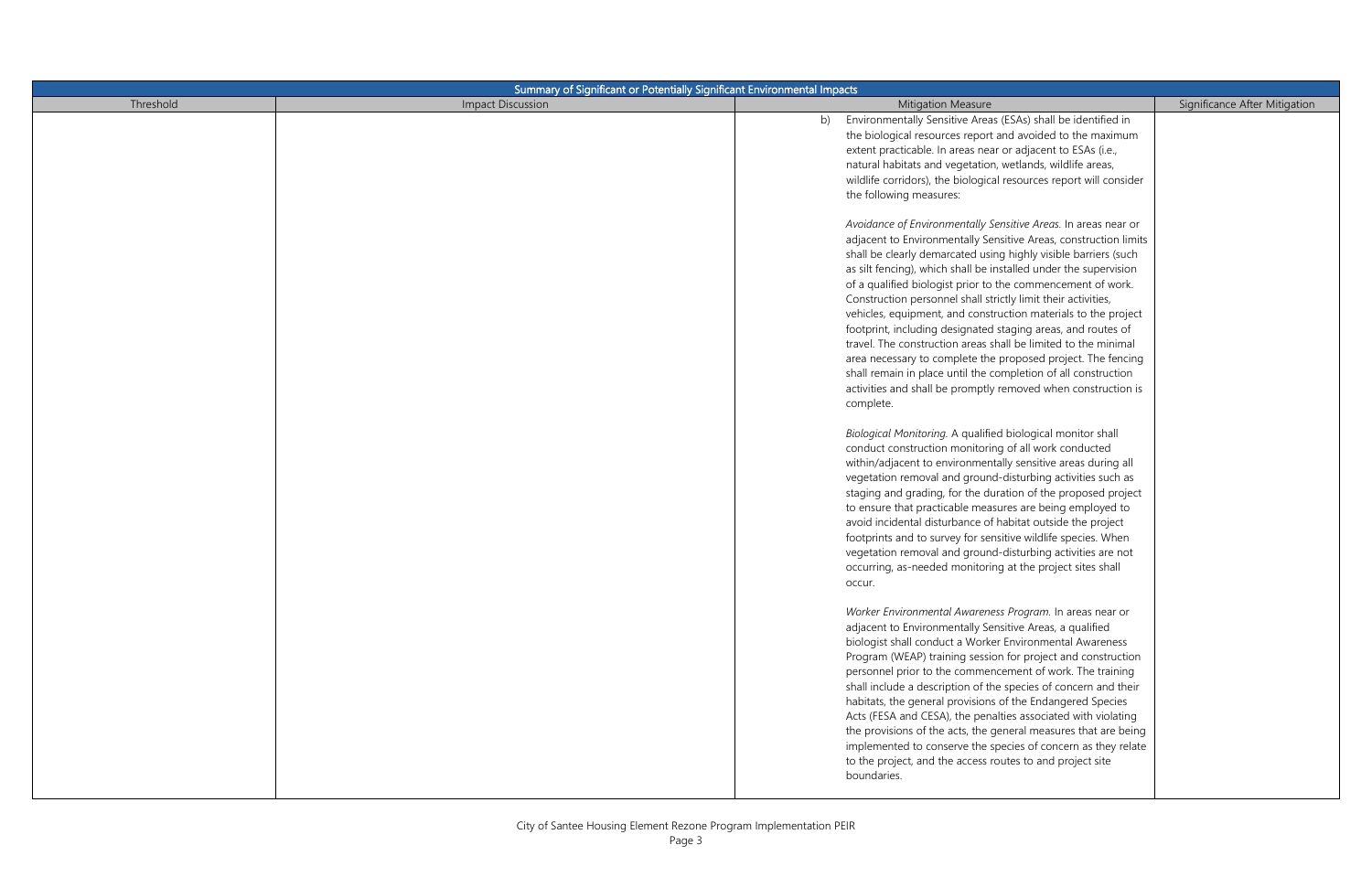| Summary of Significant or Potentially Significant Environmental Impacts |                          |                                                                                                                    |                               |
|-------------------------------------------------------------------------|--------------------------|--------------------------------------------------------------------------------------------------------------------|-------------------------------|
| Threshold                                                               | <b>Impact Discussion</b> | <b>Mitigation Measure</b>                                                                                          | Significance After Mitigation |
|                                                                         |                          | Best Management Practices. During future project construction                                                      |                               |
|                                                                         |                          | activities, the following best management practices (BMPs)                                                         |                               |
|                                                                         |                          | shall be implemented:                                                                                              |                               |
|                                                                         |                          | All equipment maintenance, staging, and dispensing of                                                              |                               |
|                                                                         |                          | fuel, oil, or any other such activities shall occur in                                                             |                               |
|                                                                         |                          | developed or designated non-sensitive upland habitat                                                               |                               |
|                                                                         |                          | areas. The designated upland areas shall be located to                                                             |                               |
|                                                                         |                          | prevent runoff from any spills from entering Waters of the                                                         |                               |
|                                                                         |                          | US.                                                                                                                |                               |
|                                                                         |                          | A construction Storm Water Pollution Prevention Plan                                                               |                               |
|                                                                         |                          | (SWPPP) and a soil erosion and sedimentation plan shall                                                            |                               |
|                                                                         |                          | be developed (where requirements are met) to minimize                                                              |                               |
|                                                                         |                          | erosion and identify specific pollution prevention                                                                 |                               |
|                                                                         |                          | measures that shall eliminate or control potential point                                                           |                               |
|                                                                         |                          | and nonpoint pollution sources onsite during and                                                                   |                               |
|                                                                         |                          | following the project construction phase. The SWPPP shall<br>identify specific BMPs during project construction to |                               |
|                                                                         |                          | prevent any water quality standard exceedances. In                                                                 |                               |
|                                                                         |                          | addition, the SWPPP shall contain provisions for changes                                                           |                               |
|                                                                         |                          | to the plan such as alternative mechanisms, if necessary,                                                          |                               |
|                                                                         |                          | during project design and/or construction to achieve the                                                           |                               |
|                                                                         |                          | stated goals and performance standards.                                                                            |                               |
|                                                                         |                          | Trash shall be stored in closed containers so that it is not                                                       |                               |
|                                                                         |                          | readily accessible to scavengers and shall be removed                                                              |                               |
|                                                                         |                          | from the construction site on a daily basis.                                                                       |                               |
|                                                                         |                          | Water quality shall be visually monitored by the biological                                                        |                               |
|                                                                         |                          | monitor to ensure that no substantial increases in turbidity                                                       |                               |
|                                                                         |                          | occur during construction.                                                                                         |                               |
|                                                                         |                          | All relevant natural resource permits and authorizations                                                           |                               |
|                                                                         |                          | shall be obtained from appropriate agencies (i.e., USACE,                                                          |                               |
|                                                                         |                          | RWQCB, and CDFW) prior to the initiation of construction                                                           |                               |
|                                                                         |                          | activities. Permit conditions contained within the permits                                                         |                               |
|                                                                         |                          | and authorizations shall be employed throughout the                                                                |                               |
|                                                                         |                          | duration of the project.                                                                                           |                               |
|                                                                         |                          | • Hydrologic connectivity shall be maintained within                                                               |                               |
|                                                                         |                          | drainages during the duration of construction. Brush,                                                              |                               |
|                                                                         |                          | debris material, mud, silt, or other pollutants from                                                               |                               |
|                                                                         |                          | construction activities shall not be placed within drainages                                                       |                               |
|                                                                         |                          | and shall not be allowed to enter a flowing stream.                                                                |                               |
|                                                                         |                          | • Dust control measures shall be implemented by the                                                                |                               |
|                                                                         |                          | contractor to reduce excessive dust emissions. Dust                                                                |                               |
|                                                                         |                          | control measures shall be carried out at least two times                                                           |                               |
|                                                                         |                          | per day on all construction days, or more during windy or                                                          |                               |
|                                                                         |                          | dry periods, and may include wetting work areas, the use                                                           |                               |
|                                                                         |                          | of soil binders on dirt roads, and wetting or covering                                                             |                               |
|                                                                         |                          | stockpiles.                                                                                                        |                               |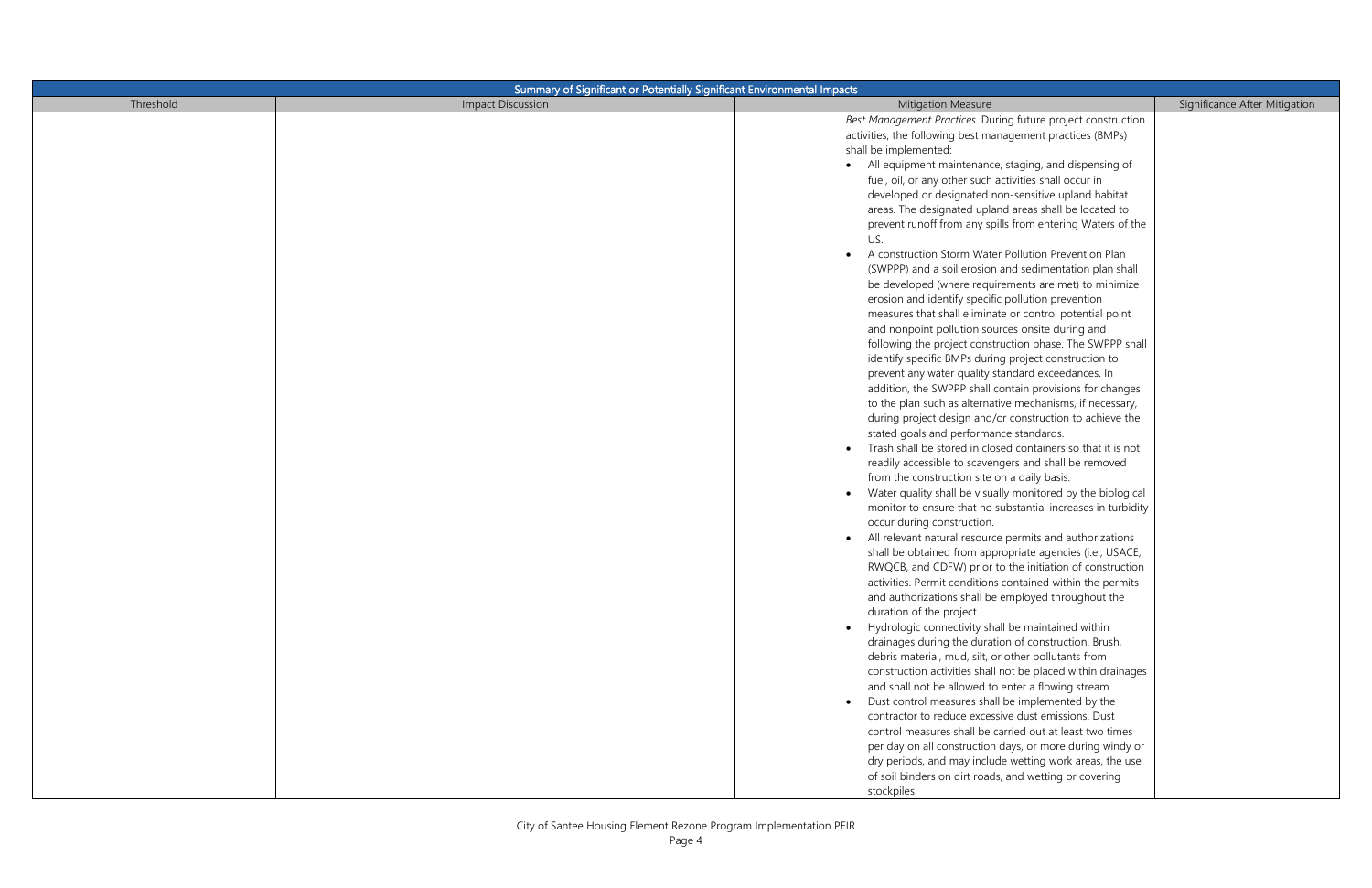| Summary of Significant or Potentially Significant Environmental Impacts |                          |                                                                                                                                                                                                                                                                                                                                                                                                                                                                                                                                                                                                                                                                                                                                                                                                                                                                                                                                                                                                                                                                                                                                                                                       |                               |
|-------------------------------------------------------------------------|--------------------------|---------------------------------------------------------------------------------------------------------------------------------------------------------------------------------------------------------------------------------------------------------------------------------------------------------------------------------------------------------------------------------------------------------------------------------------------------------------------------------------------------------------------------------------------------------------------------------------------------------------------------------------------------------------------------------------------------------------------------------------------------------------------------------------------------------------------------------------------------------------------------------------------------------------------------------------------------------------------------------------------------------------------------------------------------------------------------------------------------------------------------------------------------------------------------------------|-------------------------------|
| Threshold                                                               | <b>Impact Discussion</b> | <b>Mitigation Measure</b>                                                                                                                                                                                                                                                                                                                                                                                                                                                                                                                                                                                                                                                                                                                                                                                                                                                                                                                                                                                                                                                                                                                                                             | Significance After Mitigation |
|                                                                         |                          | • No pets shall be allowed in, or adjacent to, the project<br>sites.<br>Rodenticides, herbicides, insecticides, or other chemicals<br>that could potentially harm wildlife or native plants shall<br>not be used near or within Environmentally Sensitive<br>Areas within or near the roadway segments.<br>Construction equipment shall be cleaned of mud or other<br>debris that may contain invasive plants and/or seeds and<br>inspected to reduce the potential of spreading noxious<br>weeds before mobilizing to the site and before leaving<br>the site during the course of construction.<br>The cleaning of equipment will occur at least 300 feet<br>from ESA fencing<br>Use of Native Plants. All project-related planting and<br>landscaping shall not use plants listed on California<br>Invasive Plant Council (Cal-IPC). Locally native plants shall<br>be used near open space and native areas to the greatest<br>extent feasible.                                                                                                                                                                                                                                   |                               |
|                                                                         | MM-BIO-2:                | Applications for future development, wherein the City has<br>determined a potential for impacts to least Bell's vireo, shall be<br>required to comply with the following mitigation framework.<br>Prior to issuance of a permit for grading or vegetation removal,<br>USFWS protocol surveys for least Bell's vireo shall be required<br>should project construction occur within 300 feet of riparian habitat<br>during the breeding season (April 10 to July 31). If least Bell's vireo<br>are identified during the protocol surveys, then noise attenuation<br>measures shall be required to ensure that noise levels from<br>construction do not exceed a 60 dB(A) hourly average per hour at<br>the edge of the riparian habitat or to the ambient noise level if it<br>exceeds 60 dB(A) prior to construction. Construction noise<br>monitoring shall be required to verify that noise levels at the edge<br>of occupied habitat are maintained below 60 dB(A) hourly average<br>unless an analysis completed by a qualified acoustician shows that<br>noise generated by construction activities would not exceed 60<br>dB(A) hourly average at the edge of occupied habitat. |                               |
|                                                                         | MM-BIO-3:                | Applications for future development, where the City has determined<br>a potential for impacts to coastal California gnatcatcher, shall be<br>required to comply with the following mitigation framework.<br>Prior to issuance of a permit for grading or vegetation removal,<br>USFWS protocol surveys for coastal California gnatcatcher shall be<br>required where project construction is proposed within 300 feet of<br>coastal sage scrub or chaparral habitat during the breeding season                                                                                                                                                                                                                                                                                                                                                                                                                                                                                                                                                                                                                                                                                        |                               |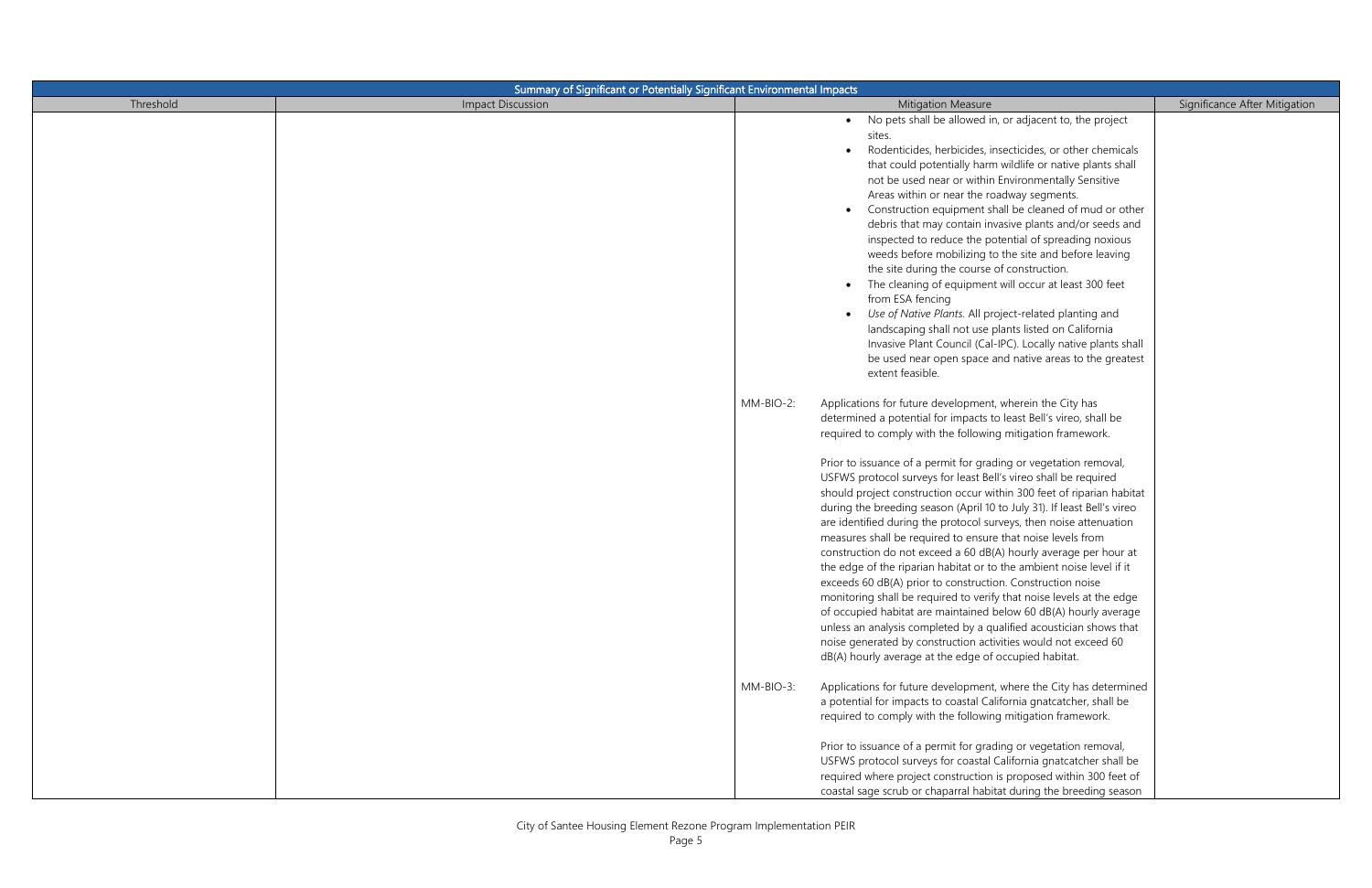| Summary of Significant or Potentially Significant Environmental Impacts                                                                                                                       |                                                                                                                                                                                                                                                                                                                                                                                                                                                                                                                                                                                                                                                                                                                                                                                                                                                                                                                                                                                                                                           |                   |                                                                                                                                                                                                                                                                                                                                                                                                                                                                                                                                                                                                                                                                                                                                                                                                                                                                                                                                                                                                                                                                                       |                                                                                                                                                                                 |
|-----------------------------------------------------------------------------------------------------------------------------------------------------------------------------------------------|-------------------------------------------------------------------------------------------------------------------------------------------------------------------------------------------------------------------------------------------------------------------------------------------------------------------------------------------------------------------------------------------------------------------------------------------------------------------------------------------------------------------------------------------------------------------------------------------------------------------------------------------------------------------------------------------------------------------------------------------------------------------------------------------------------------------------------------------------------------------------------------------------------------------------------------------------------------------------------------------------------------------------------------------|-------------------|---------------------------------------------------------------------------------------------------------------------------------------------------------------------------------------------------------------------------------------------------------------------------------------------------------------------------------------------------------------------------------------------------------------------------------------------------------------------------------------------------------------------------------------------------------------------------------------------------------------------------------------------------------------------------------------------------------------------------------------------------------------------------------------------------------------------------------------------------------------------------------------------------------------------------------------------------------------------------------------------------------------------------------------------------------------------------------------|---------------------------------------------------------------------------------------------------------------------------------------------------------------------------------|
| Threshold                                                                                                                                                                                     | <b>Impact Discussion</b>                                                                                                                                                                                                                                                                                                                                                                                                                                                                                                                                                                                                                                                                                                                                                                                                                                                                                                                                                                                                                  |                   | <b>Mitigation Measure</b>                                                                                                                                                                                                                                                                                                                                                                                                                                                                                                                                                                                                                                                                                                                                                                                                                                                                                                                                                                                                                                                             | Significance After Mitigation                                                                                                                                                   |
|                                                                                                                                                                                               |                                                                                                                                                                                                                                                                                                                                                                                                                                                                                                                                                                                                                                                                                                                                                                                                                                                                                                                                                                                                                                           |                   | (March 1 through August 15). If coastal California gnatcatcher are<br>identified during the protocol surveys, then noise attenuation<br>measures shall be required to ensure that noise levels from<br>construction do not exceed a 60 dB(A) hourly average per hour at<br>the edge of the coastal sage scrub or chaparral habitat or to the<br>ambient noise level if it exceeds 60 dB(A) prior to construction.<br>Construction noise monitoring shall be required to verify that noise<br>levels at the edge of occupied habitat are maintained below 60<br>dB(A) hourly average unless an analysis completed by a qualified<br>acoustician shows that noise generated by construction activities<br>would not exceed 60 dB(A) hourly average at the edge of occupied<br>habitat.                                                                                                                                                                                                                                                                                                  |                                                                                                                                                                                 |
|                                                                                                                                                                                               |                                                                                                                                                                                                                                                                                                                                                                                                                                                                                                                                                                                                                                                                                                                                                                                                                                                                                                                                                                                                                                           | MM-BIO-4:         | Applications for future development, where the City has determined<br>a potential for impacts to mature trees and/or native vegetation<br>suitable for nesting birds, shall be required to comply with the<br>following mitigation framework If any construction commences<br>during the bird breeding season, a preconstruction survey for<br>nesting birds shall occur within three days prior to construction<br>activities by an experienced avian biologist. The survey shall occur<br>within all suitable nesting habitat within the project impact area and<br>a minimum 250-foot buffer (or as otherwise mandated by wildlife<br>agencies [CDFW and USFWS]). If nesting birds are found, an<br>avoidance area shall be established, in consultation with the wildlife<br>agencies as appropriate, by a qualified biologist around the nest<br>until a qualified avian biologist has determined that young have<br>fledged or nesting activities have ceased. The project site shall be<br>re-surveyed if there is a lapse in construction activities for more<br>than 3 days. |                                                                                                                                                                                 |
| Would the project have a substantial adverse                                                                                                                                                  | While the project does not specifically propose vegetation removal, future development of                                                                                                                                                                                                                                                                                                                                                                                                                                                                                                                                                                                                                                                                                                                                                                                                                                                                                                                                                 | Refer to MM-BIO-1 |                                                                                                                                                                                                                                                                                                                                                                                                                                                                                                                                                                                                                                                                                                                                                                                                                                                                                                                                                                                                                                                                                       | Implementation of the mitigation                                                                                                                                                |
| effect on any sensitive natural community<br>identified in local or regional plans, policies, and<br>regulations or by CDFW or USFWS?                                                         | the Rezone Sites could have the potential to directly impact sensitive vegetation<br>communities through such activities. Sensitive vegetation communities which exist or have<br>the potential to exist at Rezone Sites include coastal sage scrub, non-native grasslands, and<br>wetland/riparian. These communities are considered sensitive due to their limited occurrence<br>and ability to support diverse and sensitive species.<br>At this program level of analysis, there are no project-specific development plans available<br>for review that would allow for site-specific identification of sensitive vegetation communities<br>and/or determination of avoidance. Future development would proceed based on the timing<br>and proposed designs of individual property owners. Therefore, at this program level of<br>review, Direct impacts to sensitive vegetation communities within Rezone Sites 1, 2, 3, 4, 5, 8,<br>10, 15, 16A, 16B, 17, 18, 19, 20A, 20B, and 35 would be potentially significant (Impact BIO-5). | MM-BIO-5          | Prior to issuance of any grading or removal of sensitive vegetation<br>communities, the applicant shall provide evidence to the City that<br>replacement habitats have been preserved in accordance with the<br>mitigation ratios in the 2018 Draft Santee Subarea Plan. The<br>required acreages and types of replacement habitat shall be<br>included as a note on the grading plans and the City shall require<br>evidence of satisfaction prior to grading. Replacement habitats may<br>be in the form of a dedicated easement, proof of purchase of<br>mitigation credits, or other method of conservation. The applicant<br>shall additionally implement all feasible avoidance and minimization<br>measures to protect habitats remaining on-site.                                                                                                                                                                                                                                                                                                                             | framework including MM-BIO-1 and<br>MM-BIO-5 would reduce<br>potentially significant impacts to<br>sensitive vegetation communities to<br>a level that is less than significant |
| Would the project have a have a substantial<br>adverse effect on wetlands as defined by<br>Section 404 of the Clean Water Act (including,<br>but not limited to, marsh, vernal pool, coastal, | While the project does not specifically propose alteration of a known or potential<br>jurisdictional water or wetland, future development of the Rezone Sites have the potential to<br>directly or indirectly impact jurisdictional waters or wetlands by vegetation removal and/or<br>grading activities associated with development.                                                                                                                                                                                                                                                                                                                                                                                                                                                                                                                                                                                                                                                                                                    | MM-BIO-6:         | Applications where the City has determined a potential for impacts<br>to jurisdictional waters and wetlands, shall be required to comply<br>with the following mitigation framework. Prior to issuance of any<br>construction permit or any earth-moving activities, a site-specific                                                                                                                                                                                                                                                                                                                                                                                                                                                                                                                                                                                                                                                                                                                                                                                                  | Implementation of the mitigation<br>framework including MM-BIO-6<br>would reduce potentially significant<br>impacts to on-site jurisdictional                                   |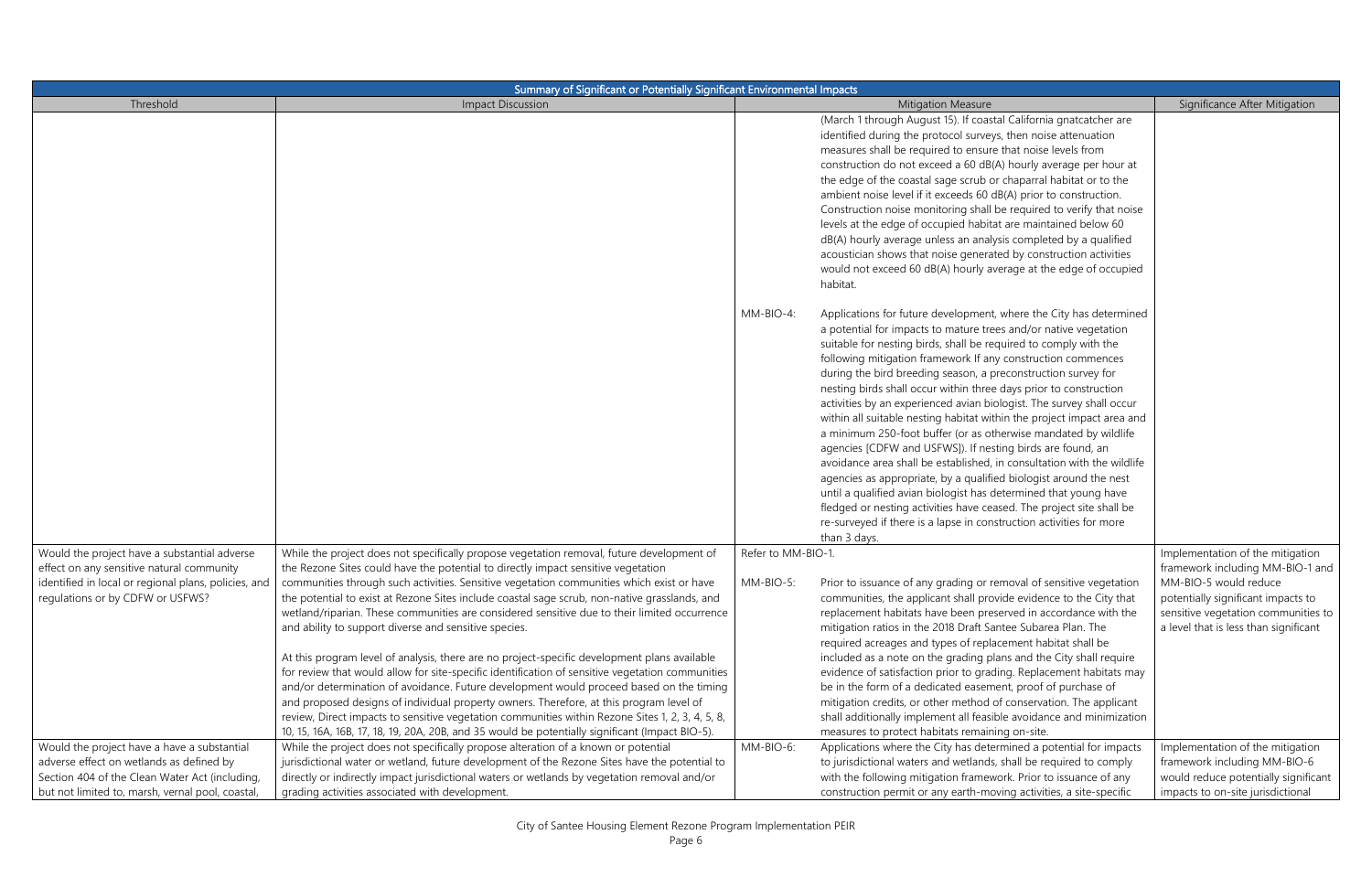| Summary of Significant or Potentially Significant Environmental Impacts              |                                                                                                                                                                                                                                                                                                                                                                                                                                                                                                                                                                                                                                                                                                                                                                                                                                                                                                                                                                                                                            |                                                                                                                                                                                                                                                                                                                                                                                                                                                                                                                                                                                                                                                                                                                                                                                                                                                                                                                                                                                                                                                                                                                                                                                                                                                                                                                                                                                                                                                                                                                                                                                                                                                                                                                                                                                                                                                                                                                                                                                                                                                                                                                                                                                                                            |                                                                 |
|--------------------------------------------------------------------------------------|----------------------------------------------------------------------------------------------------------------------------------------------------------------------------------------------------------------------------------------------------------------------------------------------------------------------------------------------------------------------------------------------------------------------------------------------------------------------------------------------------------------------------------------------------------------------------------------------------------------------------------------------------------------------------------------------------------------------------------------------------------------------------------------------------------------------------------------------------------------------------------------------------------------------------------------------------------------------------------------------------------------------------|----------------------------------------------------------------------------------------------------------------------------------------------------------------------------------------------------------------------------------------------------------------------------------------------------------------------------------------------------------------------------------------------------------------------------------------------------------------------------------------------------------------------------------------------------------------------------------------------------------------------------------------------------------------------------------------------------------------------------------------------------------------------------------------------------------------------------------------------------------------------------------------------------------------------------------------------------------------------------------------------------------------------------------------------------------------------------------------------------------------------------------------------------------------------------------------------------------------------------------------------------------------------------------------------------------------------------------------------------------------------------------------------------------------------------------------------------------------------------------------------------------------------------------------------------------------------------------------------------------------------------------------------------------------------------------------------------------------------------------------------------------------------------------------------------------------------------------------------------------------------------------------------------------------------------------------------------------------------------------------------------------------------------------------------------------------------------------------------------------------------------------------------------------------------------------------------------------------------------|-----------------------------------------------------------------|
| Threshold                                                                            | <b>Impact Discussion</b>                                                                                                                                                                                                                                                                                                                                                                                                                                                                                                                                                                                                                                                                                                                                                                                                                                                                                                                                                                                                   | <b>Mitigation Measure</b>                                                                                                                                                                                                                                                                                                                                                                                                                                                                                                                                                                                                                                                                                                                                                                                                                                                                                                                                                                                                                                                                                                                                                                                                                                                                                                                                                                                                                                                                                                                                                                                                                                                                                                                                                                                                                                                                                                                                                                                                                                                                                                                                                                                                  | Significance After Mitigation                                   |
| etc.) through direct removal, filling, hydrological<br>interruption, or other means? | Because the biological resource assessment associated with Rezone Sites are based on<br>secondary source information rather than site-specific field surveys, specific impacts would<br>be refined for individual projects. Site-specific analysis and determination of feasibility of<br>avoidance is not possible at this program level of review due to the absence of any project<br>specific development proposals. At the time development is proposed and where the<br>potential for jurisdictional waters or wetlands may be present, a formal wetland delineation<br>would be required in conjunction with future project applications to identify the precise<br>boundaries of jurisdictional resources. While it is possible that specific projects may be able<br>to avoid wetland resources through project design, at this program level of analysis, there<br>are no project-specific development plans that would allow for site-specific identification of<br>wetland resources or jurisdictional waters. | general biological resources survey (BIO-1) shall be conducted to<br>identify the presence of any sensitive biological resources, including<br>any wetlands. Should any potential jurisdictional waters or wetlands<br>be identified on-site during the general biological resources survey,<br>then a jurisdictional wetlands delineation shall be conducted<br>following the methods outlined in the USACE's 1987 Wetlands<br>Delineation Manual and the Regional Supplement to the Corps of<br>Engineers Delineation Manual for the Arid West Region. The limits<br>of any wetland habitats on-site under the sole jurisdiction of CDFW<br>shall also be delineated, as well as any special aquatic sites that may<br>not meet federal jurisdictional criteria but are regulated by the<br>RWQCB.                                                                                                                                                                                                                                                                                                                                                                                                                                                                                                                                                                                                                                                                                                                                                                                                                                                                                                                                                                                                                                                                                                                                                                                                                                                                                                                                                                                                                       | waters and wetlands to a level that<br>is less than significant |
|                                                                                      | Future development would proceed based on the timing and proposed designs of individual<br>property owners which is unknown at this time. Therefore, impacts to jurisdictional waters<br>and wetlands within Rezone Sites 1, 2, 3, 4, 5, 8, 10, 16A, 16B, 17, 18, 20A, and 35) would be<br>potentially significant (Impact BIO-6).                                                                                                                                                                                                                                                                                                                                                                                                                                                                                                                                                                                                                                                                                         | Avoidance measures based on project-level grading and site plans<br>shall be incorporated into the project design to minimize direct<br>impacts to jurisdictional waters consistent with federal, state, and<br>City guidelines. Unavoidable impacts to wetlands shall be minimized<br>to the maximum extent practicable and would be subject to<br>alternatives and mitigation analyses consistent with U.S.<br>Environmental Protection Agency 404(b)(1) findings and procedures<br>under the USACE's permit process. Unavoidable impacts would<br>require the in-kind creation of new wetland of the same type lost, at<br>a ratio determined by the applicable regulatory agencies that would<br>prevent any net loss of wetland functions and values. Wetland<br>creation on-site or within the same wetland system shall be given<br>preference over replacement off-site or within a different system.<br>The City shall also control use and development in surrounding<br>areas of influence to wetlands with the application of buffer zones.<br>Buffer widths shall be 50 to 200 feet from the edge of the<br>wetland/riparian habitat, unless the applicant demonstrates that a<br>buffer of lesser width would protect the resources of the wetland<br>based on site-specific information related to construction and<br>operation. Use and development within buffer areas shall be limited<br>to minor passive recreational uses with fencing, desiltation or<br>erosion control facilities, or other improvements deemed necessary<br>to protect the habitat, to be located in the upper (upland) half of<br>the buffer when feasible wetlands and buffers shall be permanently<br>conserved or protected through the application of an open space<br>easement or other suitable device.<br>Additional requirements apply for development along the San<br>Diego River to implement Draft Subarea Plan Section 5.3.4.<br>Specifically, wherever development is proposed in or adjacent to<br>riparian habitats along the main stem San Diego River, the riparian<br>area and other wetlands or associated natural habitats located on<br>the project site shall be designated as biological open space and |                                                                 |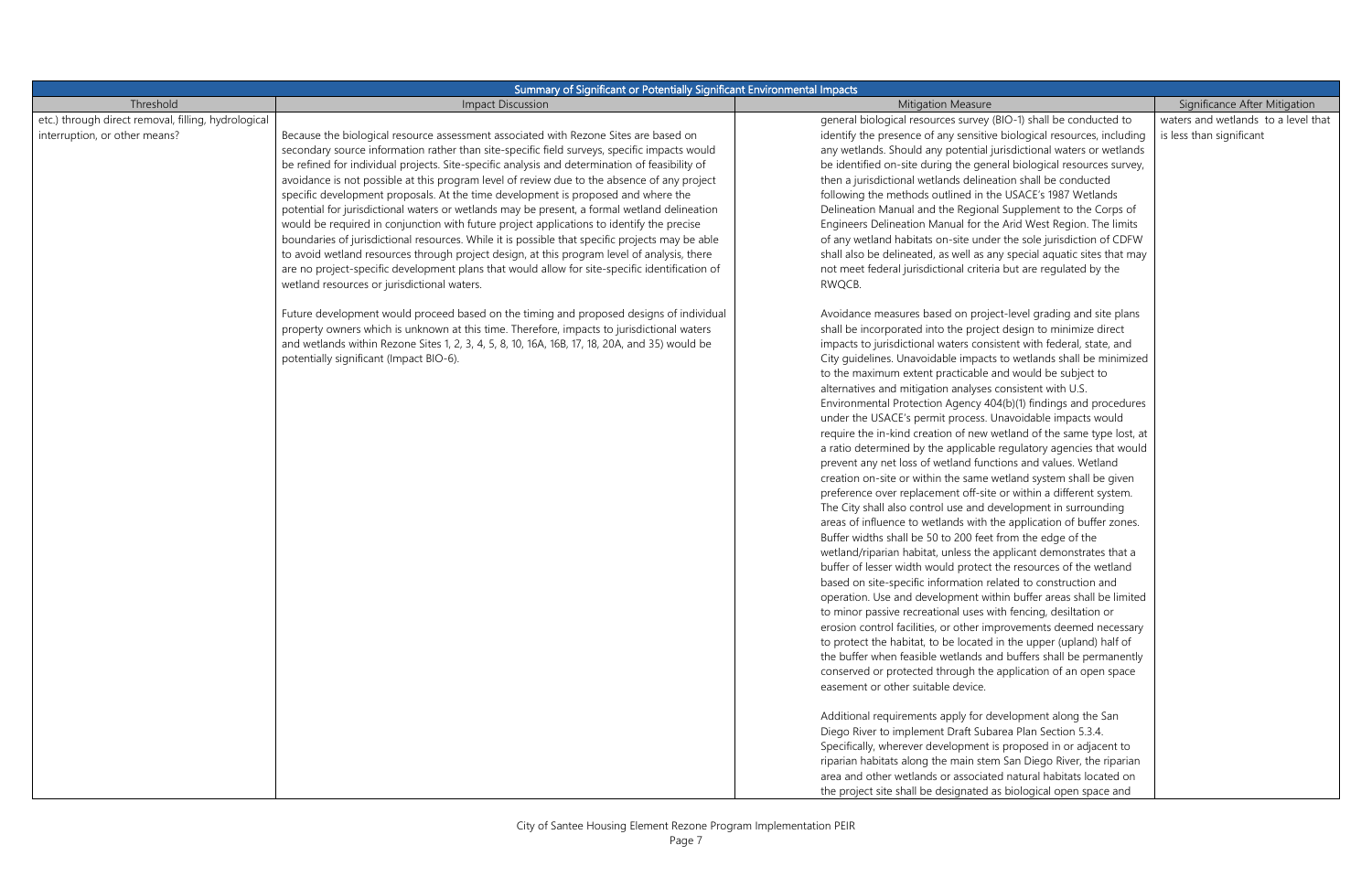| Summary of Significant or Potentially Significant Environmental Impacts                                                                                                                                                                                          |                                                                                                                                                                                                                                                                                                                                                                                                                                                                                                                                                                                                                                                                                                                                                                                                                                                                                                                                                                                                                                                                                                                                                                                                                                                                                                                                                    |                                                                                                                                                                                                                                                                                                                                                                                                                                                                                                                                                                                                                                                                                                                                                                                                                                                                                                                                                                                                                                                                                                                                                                    |                                                                                                                                                                                                              |  |
|------------------------------------------------------------------------------------------------------------------------------------------------------------------------------------------------------------------------------------------------------------------|----------------------------------------------------------------------------------------------------------------------------------------------------------------------------------------------------------------------------------------------------------------------------------------------------------------------------------------------------------------------------------------------------------------------------------------------------------------------------------------------------------------------------------------------------------------------------------------------------------------------------------------------------------------------------------------------------------------------------------------------------------------------------------------------------------------------------------------------------------------------------------------------------------------------------------------------------------------------------------------------------------------------------------------------------------------------------------------------------------------------------------------------------------------------------------------------------------------------------------------------------------------------------------------------------------------------------------------------------|--------------------------------------------------------------------------------------------------------------------------------------------------------------------------------------------------------------------------------------------------------------------------------------------------------------------------------------------------------------------------------------------------------------------------------------------------------------------------------------------------------------------------------------------------------------------------------------------------------------------------------------------------------------------------------------------------------------------------------------------------------------------------------------------------------------------------------------------------------------------------------------------------------------------------------------------------------------------------------------------------------------------------------------------------------------------------------------------------------------------------------------------------------------------|--------------------------------------------------------------------------------------------------------------------------------------------------------------------------------------------------------------|--|
| Threshold                                                                                                                                                                                                                                                        | Impact Discussion                                                                                                                                                                                                                                                                                                                                                                                                                                                                                                                                                                                                                                                                                                                                                                                                                                                                                                                                                                                                                                                                                                                                                                                                                                                                                                                                  | <b>Mitigation Measure</b>                                                                                                                                                                                                                                                                                                                                                                                                                                                                                                                                                                                                                                                                                                                                                                                                                                                                                                                                                                                                                                                                                                                                          | Significance After Mitigation                                                                                                                                                                                |  |
|                                                                                                                                                                                                                                                                  |                                                                                                                                                                                                                                                                                                                                                                                                                                                                                                                                                                                                                                                                                                                                                                                                                                                                                                                                                                                                                                                                                                                                                                                                                                                                                                                                                    | incorporated into the preserve, including recordation of an<br>easement to ensure their protection in perpetuity. In addition, a<br>minimum 100-foot biological buffer shall be established for upland<br>habitats, beginning at the outer edge of riparian vegetation. Within<br>the 100-foot biological buffer, no new development shall be<br>allowed, and the area shall be managed for natural biological values<br>as part of the preserve system. In the event that natural habitats do<br>not cover the 100-foot buffer area at the time of the proposed<br>action, habitats appropriate to the location and soils shall be<br>restored as a condition for the proposed action. In most cases,<br>coastal sage scrub vegetation shall be the preferred habitat to<br>restore within the biological buffer.                                                                                                                                                                                                                                                                                                                                                 |                                                                                                                                                                                                              |  |
| Would the project interfere substantially with<br>the movement of any native resident or<br>migratory fish or wildlife species or with<br>established native resident or migratory wildlife<br>corridors, or impede the use of native wildlife<br>nursery sites? | The Rezone Sites are primarily restricted by developed land. Although Rezone Sites 10, 16A,<br>16B, 18, and 35 are bounded, in part, by undeveloped land, they do not meet the criteria for<br>a wildlife movement corridor as they are restricted by roads and other development.<br>Additionally, they are not identified as a wildlife movement corridor in the Draft Santee<br>Subarea Plan.<br>A portion of Rezone Sites 17 and 18 contain areas associated with the San Diego River and its<br>tributaries. While the Draft Santee Subarea Plan identifies the San Diego River as a regionally<br>significant wildlife movement corridor; the Subarea Plan anticipated development of Rezone<br>Sites 17 and 18. Retention of the river corridor outside of these sites would be consistent with<br>the Subarea Plan assumptions for wildlife movement. Any potential impacts to wetland and<br>riparian habitats within Rezone Sites 17 and 18 would be required to comply with State and<br>Federal requirements for wetland avoidance; however, at this level of review impacts to<br>wetland could occur. Application of the mitigation measures to both ministerial and<br>discretionary development projects would ensure impacts to wildlife corridors would be<br>reduced or avoided to a level that would be less than significant. | Refer to MM-BIO-6.                                                                                                                                                                                                                                                                                                                                                                                                                                                                                                                                                                                                                                                                                                                                                                                                                                                                                                                                                                                                                                                                                                                                                 | Implementation of the mitigation<br>framework including MM-BIO-6<br>would reduce potentially significant<br>impacts to migratory wildlife to a<br>level that is less than significant.                       |  |
| 4.4 Cultural and Tribal Cultural Resources                                                                                                                                                                                                                       |                                                                                                                                                                                                                                                                                                                                                                                                                                                                                                                                                                                                                                                                                                                                                                                                                                                                                                                                                                                                                                                                                                                                                                                                                                                                                                                                                    |                                                                                                                                                                                                                                                                                                                                                                                                                                                                                                                                                                                                                                                                                                                                                                                                                                                                                                                                                                                                                                                                                                                                                                    |                                                                                                                                                                                                              |  |
| Would the project result in a substantial<br>adverse change in the significance of a<br>historical resource as defined in Section<br>15064.5?                                                                                                                    | While the project does not specifically propose alteration of a known historic resource, it can<br>be assumed that future development within the Rezone Sites could have the potential to<br>directly or indirectly impact resources through such activities. The Rezone Sites have the<br>potential to contain buildings or structures that may be 50 years of age or older at the time<br>of future development and, therefore, may need to be evaluated for historical significance.<br>Direct impacts to historical resources could potentially result from the physical demolition,<br>destruction, relocation, or alteration of potential historic resources within the project areas.<br>Policies 8-1 and 12.1 of the City General Plan (2003) are aimed at the protection of historic<br>buildings. As future projects are planned, they must adhere to these policies and regulations<br>through application of requirements for development review. However, because site-specific<br>details of specific projects are not known at this program-level of analysis including project<br>footprints, project designs, and timelines for development, impacts to historic resources<br>would be considered potentially significant (Impact CUL-1).                                                                                         | MM-CUL-1:<br>Applications for future development of project areas, wherein the<br>City Development Services Director has determined a potential for<br>impacts to historical resources, shall be required to comply with the<br>following mitigation framework:<br>Prior to the issuance of any permit for a future development<br>project, the age and original structural integrity and context of<br>any buildings/structures occurring on the project areas shall be<br>verified. A staff level evaluation is required in conjunction with<br>the development permit application to verify the age and<br>original structural integrity of all on-site structures.<br>For any building/structures in excess of 50 years of age having<br>b)<br>its original structural integrity intact, a qualified professional<br>historian may be required to determine whether the affected<br>building/structure is historically significant. The evaluation of<br>historic architectural resources shall be based on criteria such<br>as age, location, context, association with an important person<br>or event, uniqueness, or structural integrity, as indicated in | Implementation of the mitigation<br>framework including mitigation<br>measure MM-CUL-1 would reduce<br>potentially significant impacts to<br>historic resources to a level that is<br>less than significant. |  |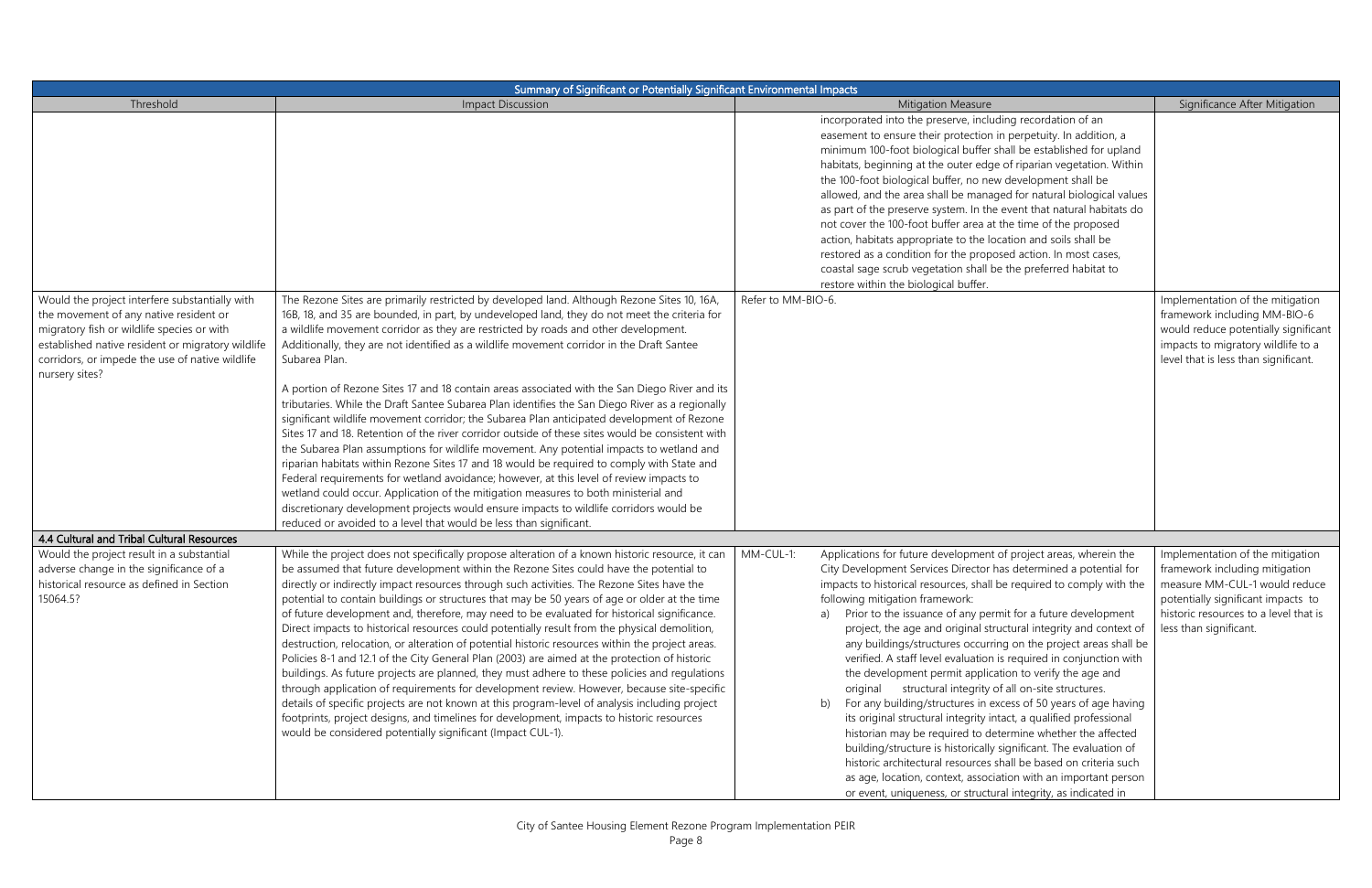| Summary of Significant or Potentially Significant Environmental Impacts                                                                                                                          |                                                                                                                                                                                                                                                                                                                                                                                                                                                                                                                                                                                                                                                                                                                                                                                                                                                                                                                                                                                                                                              |                                                                                                                                                                                                                                                                                                                                                                                                                                                                                                                                                                                                                                                                                                                                                                                                                                                                                                                                                                                                                                                                                                                                                                                                                                                                                                                                                                                                                                                                                                                                                                                                                                                                                                                                                                                                                                                                                                                                                                                                                                                                                                                                                                                                                                                                                                                                                                                                                                                                                                                                                                                                                                                                                                                                                                                                                                                                                                                                                                                     |                                                                                                                                                                                                                                        |  |
|--------------------------------------------------------------------------------------------------------------------------------------------------------------------------------------------------|----------------------------------------------------------------------------------------------------------------------------------------------------------------------------------------------------------------------------------------------------------------------------------------------------------------------------------------------------------------------------------------------------------------------------------------------------------------------------------------------------------------------------------------------------------------------------------------------------------------------------------------------------------------------------------------------------------------------------------------------------------------------------------------------------------------------------------------------------------------------------------------------------------------------------------------------------------------------------------------------------------------------------------------------|-------------------------------------------------------------------------------------------------------------------------------------------------------------------------------------------------------------------------------------------------------------------------------------------------------------------------------------------------------------------------------------------------------------------------------------------------------------------------------------------------------------------------------------------------------------------------------------------------------------------------------------------------------------------------------------------------------------------------------------------------------------------------------------------------------------------------------------------------------------------------------------------------------------------------------------------------------------------------------------------------------------------------------------------------------------------------------------------------------------------------------------------------------------------------------------------------------------------------------------------------------------------------------------------------------------------------------------------------------------------------------------------------------------------------------------------------------------------------------------------------------------------------------------------------------------------------------------------------------------------------------------------------------------------------------------------------------------------------------------------------------------------------------------------------------------------------------------------------------------------------------------------------------------------------------------------------------------------------------------------------------------------------------------------------------------------------------------------------------------------------------------------------------------------------------------------------------------------------------------------------------------------------------------------------------------------------------------------------------------------------------------------------------------------------------------------------------------------------------------------------------------------------------------------------------------------------------------------------------------------------------------------------------------------------------------------------------------------------------------------------------------------------------------------------------------------------------------------------------------------------------------------------------------------------------------------------------------------------------------|----------------------------------------------------------------------------------------------------------------------------------------------------------------------------------------------------------------------------------------|--|
| Threshold                                                                                                                                                                                        | <b>Impact Discussion</b>                                                                                                                                                                                                                                                                                                                                                                                                                                                                                                                                                                                                                                                                                                                                                                                                                                                                                                                                                                                                                     | <b>Mitigation Measure</b>                                                                                                                                                                                                                                                                                                                                                                                                                                                                                                                                                                                                                                                                                                                                                                                                                                                                                                                                                                                                                                                                                                                                                                                                                                                                                                                                                                                                                                                                                                                                                                                                                                                                                                                                                                                                                                                                                                                                                                                                                                                                                                                                                                                                                                                                                                                                                                                                                                                                                                                                                                                                                                                                                                                                                                                                                                                                                                                                                           | Significance After Mitigation                                                                                                                                                                                                          |  |
| Would the project result in a substantial<br>adverse change in the significance of an<br>archaeological resource pursuant to Section<br>15064.5; religious uses or tribal cultural<br>resources? | While the project does not specifically propose alteration of the known archaeological<br>resource or ground-disturbing activities such as grading or excavation, future development<br>within the Rezone Sites would have the potential to directly or indirectly impact<br>undiscovered subsurface archaeological resources that have not been evaluated. Policies 8-1<br>and 8.2 of the City General Plan (2003) are aimed at the protection of prehistoric sites.<br>As future projects are planned, they would be required to adhere to these policies and<br>regulations through a discretionary review of a ministerial development review process.<br>Additionally, for certain environmental documents, AB 52 requires early consultation with<br>culturally affiliated tribes in the area that request consultation. However, because site-specific<br>details are not known at this program-level of analysis, potential impacts to archaeological<br>resources or tribal cultural resources would be significant (Impact CUL-2). | CEQA Guidelines Section 15064.5. A historical resource report<br>shall be prepared by a Secretary of Interior's Standard Historic<br>Architect or Architectural Historian and submitted by the<br>project applicant to the City and shall include the methods<br>used to determine the presence or absence of historical<br>resources, identify potential impacts from the proposed<br>project, evaluate the significance of any historical resources,<br>and identify mitigation measures.<br>Future development at Rezone Site 20 shall be required to<br>obtain the services of Secretary of Interior's Standard Historic<br>Architect or Registered Architectural Historian to submit a<br>report to the City demonstrating how development adjacent<br>to the Polo Barn would adhere to Secretary of Interior<br>Standards for the Treatment of Historic Properties and<br>standards and quidelines prescribed by the State Office of<br>Historic Preservation to ensure indirect impacts are avoided.<br>Development on Site 20 is not subject to items (a) and (b)<br>above as the Polo Barn is already known to be a significant<br>historical site.<br>Applications for future development, wherein the City Development<br>MM-CUL-2:<br>Services Director has determined a potential for impacts to<br>subsurface archaeological resources, shall be required to comply<br>with the following mitigation framework:<br>Prior to the issuance of any permit for future development<br>consistent with the project, and if the project has not been surveyed<br>within the last five years, an archaeological survey shall be<br>conducted by a qualified archaeologist to evaluate the presence of<br>archaeological resources and the need for project impact mitigation<br>by preservation, relocation, or other methods. The archaeological<br>survey shall include a records search at the South Coastal<br>Information Center branch of the California Historical Research<br>Information System, to determine if previously recorded prehistoric<br>or historic archaeological resources exist on the housing site. In<br>addition, the Native American Heritage Commission should be<br>contacted to perform a Sacred Lands File Search. An archaeological<br>resource report detailing the results of the record search, Sacred<br>Lands Search, and the field survey of the project area shall be<br>submitted by the project applicant to the City. The report shall<br>include the methods used to determine the presence or absence of<br>archaeological resources, identify potential impacts from the<br>proposed project, and evaluate the significance of any<br>archaeological resources identified. If potentially significant impacts<br>to an identified archaeological resource are identified, the report<br>shall also recommend appropriate mitigation to reduce the impacts<br>to below a level of significance, which could include avoidance as | Implementation of the mitigation<br>framework including MM-CUL-2<br>and MM-CUL 3 would reduce<br>potentially significant impacts to<br>surface and subsurface<br>archaeological resources to a level<br>that is less than significant. |  |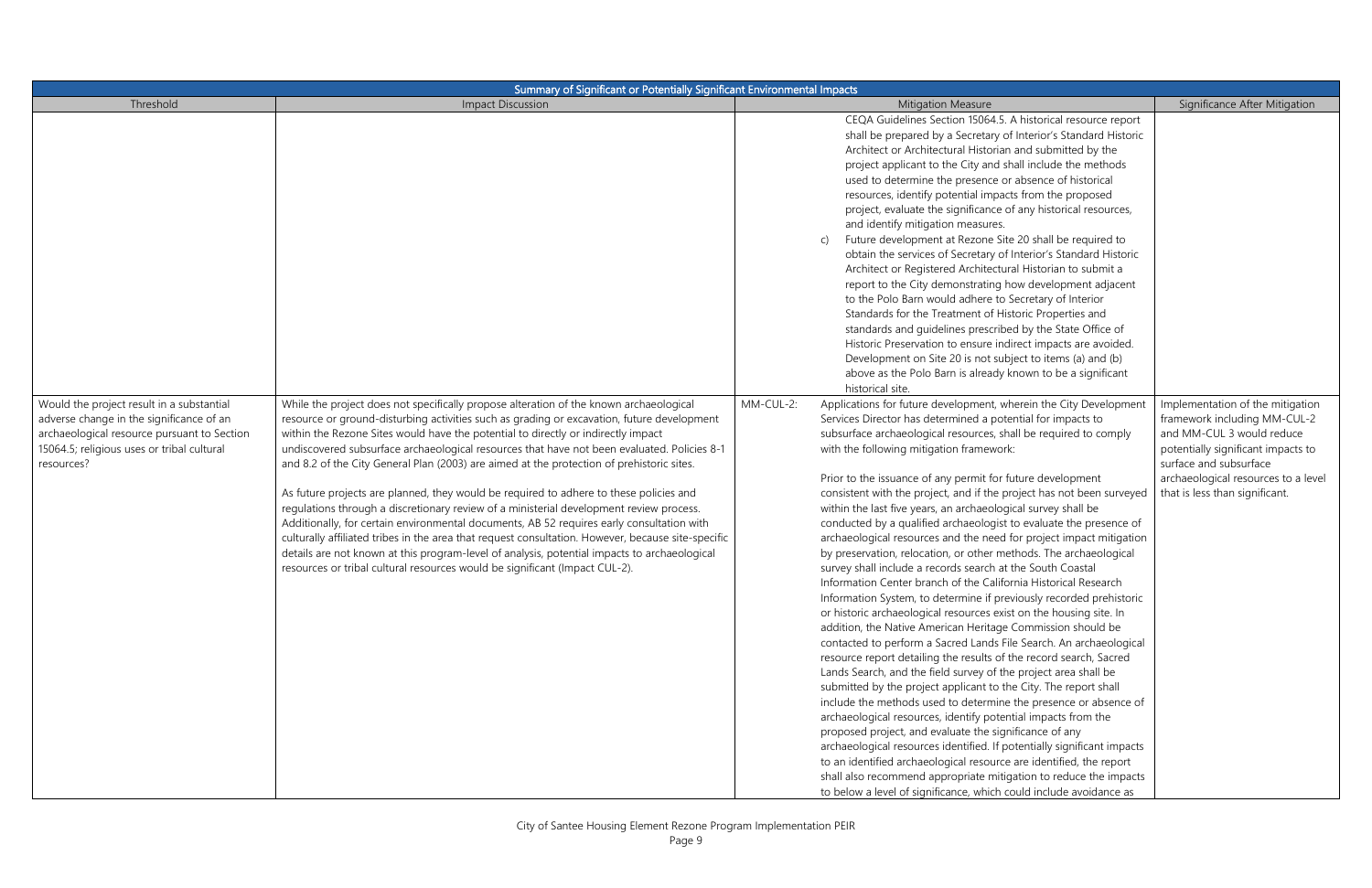| Summary of Significant or Potentially Significant Environmental Impacts |                          |           |                                                                        |                               |
|-------------------------------------------------------------------------|--------------------------|-----------|------------------------------------------------------------------------|-------------------------------|
| Threshold                                                               | <b>Impact Discussion</b> |           | <b>Mitigation Measure</b>                                              | Significance After Mitigation |
|                                                                         |                          |           | the preferred method, a data recovery program, and/or                  |                               |
|                                                                         |                          |           | construction monitoring. All information regarding site locations,     |                               |
|                                                                         |                          |           | Native American human remains, and associated funerary objects         |                               |
|                                                                         |                          |           | should be in a separate confidential addendum and not be made          |                               |
|                                                                         |                          |           | available for public disclosure. Reports shall be submitted to the     |                               |
|                                                                         |                          |           | South Coastal Information Center upon finalization.                    |                               |
|                                                                         |                          |           |                                                                        |                               |
|                                                                         |                          | $CUL-3$ : | Applications for future development wherein the City Development       |                               |
|                                                                         |                          |           | Services Director or a site specific report has determined a potential |                               |
|                                                                         |                          |           | for discovery of buried archaeological resources shall be required to  |                               |
|                                                                         |                          |           | comply with the following mitigation framework for archaeological      |                               |
|                                                                         |                          |           | and Native American construction monitoring:                           |                               |
|                                                                         |                          |           |                                                                        |                               |
|                                                                         |                          |           | Prior to issuance of a grading permit, the City's Project Planner at   |                               |
|                                                                         |                          |           | the City must verify that the requirements for archaeological and      |                               |
|                                                                         |                          |           | Native American construction monitoring have been noted on the         |                               |
|                                                                         |                          |           | construction documents.                                                |                               |
|                                                                         |                          |           |                                                                        |                               |
|                                                                         |                          |           | The applicant must provide written verification to the City Project    |                               |
|                                                                         |                          |           | Planner stating that a Secretary of Interior's Standards qualified     |                               |
|                                                                         |                          |           | archaeologist and Native American monitor have been retained by        |                               |
|                                                                         |                          |           | the owner/applicant to implement construction monitoring.              |                               |
|                                                                         |                          |           |                                                                        |                               |
|                                                                         |                          |           | The qualified archaeologist and Native American monitor shall be       |                               |
|                                                                         |                          |           | invited to attend the pre-construction meeting with the contractor     |                               |
|                                                                         |                          |           | and any subcontractors to describe the goal of construction            |                               |
|                                                                         |                          |           | monitoring.                                                            |                               |
|                                                                         |                          |           |                                                                        |                               |
|                                                                         |                          |           | Archaeological and Native American monitors shall be present           |                               |
|                                                                         |                          |           | during ground-disturbing activities (grubbing, demolition of           |                               |
|                                                                         |                          |           | foundations, grading, trenching) that have the potential to unearth    |                               |
|                                                                         |                          |           | unknown subsurface archaeological deposits or Tribal cultural          |                               |
|                                                                         |                          |           | resources. If archaeological or Tribal cultural resources are          |                               |
|                                                                         |                          |           | discovered, both monitors may halt or divert ground-disturbing         |                               |
|                                                                         |                          |           | activities within 50 feet to allow for a determination of the          |                               |
|                                                                         |                          |           | resource's potential significance. The qualified archaeologist shall   |                               |
|                                                                         |                          |           | notify the City Project Planner of the discovery. Isolates and non-    |                               |
|                                                                         |                          |           | significant deposits shall be minimally documented in the field.       |                               |
|                                                                         |                          |           | Significant archaeological discoveries include intact features,        |                               |
|                                                                         |                          |           | stratified deposits, previously unknown archaeological sites, and      |                               |
|                                                                         |                          |           | human remains.                                                         |                               |
|                                                                         |                          |           |                                                                        |                               |
|                                                                         |                          |           | If a significant discovery is made, the qualified archaeologist shall  |                               |
|                                                                         |                          |           | prepare a data recovery plan in consultation with the Native           |                               |
|                                                                         |                          |           | American monitor to submit for approval by the City Project            |                               |
|                                                                         |                          |           | Planner. The plan shall be implemented using professional              |                               |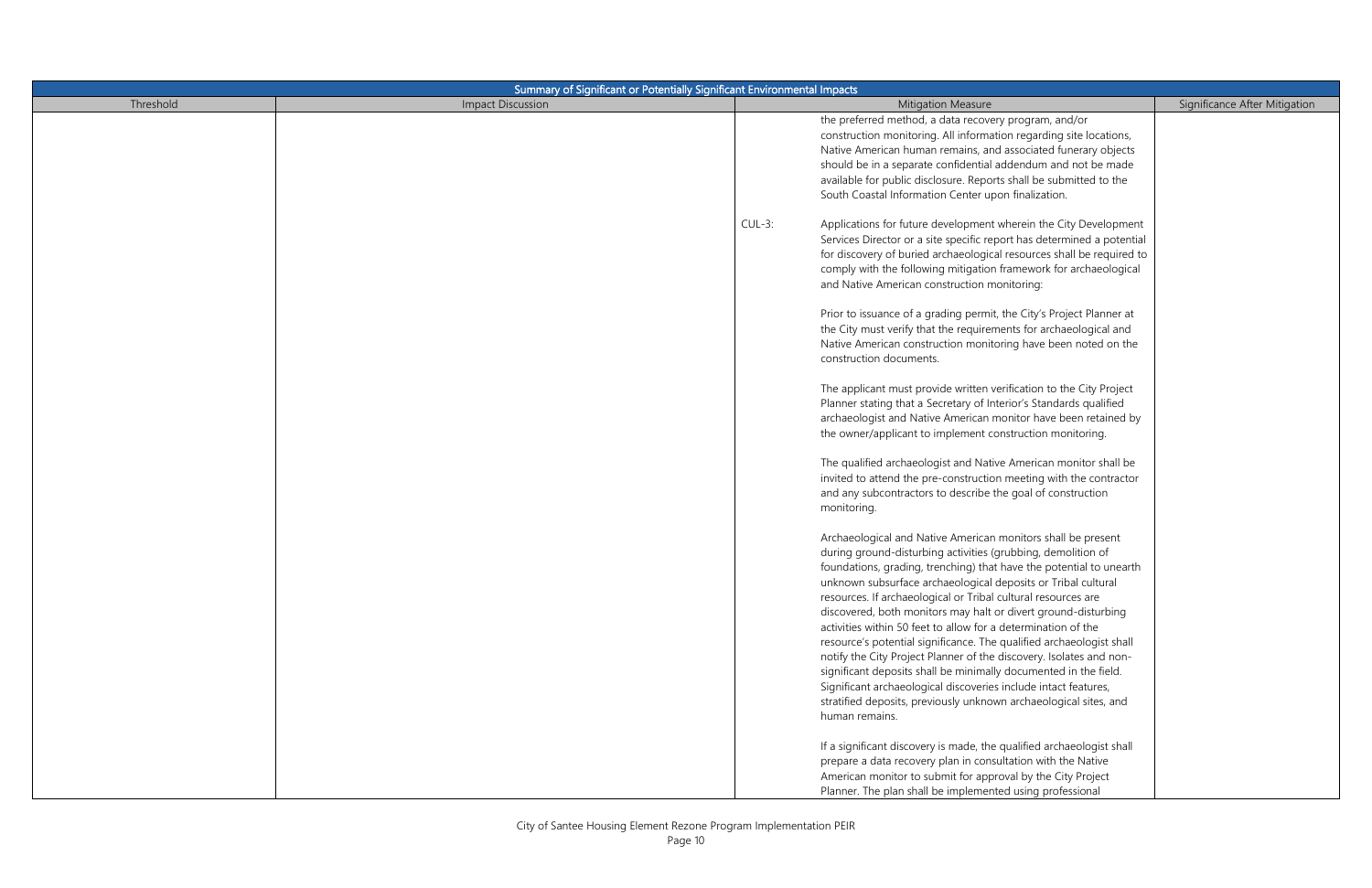| Summary of Significant or Potentially Significant Environmental Impacts                                                      |                                                                                                                                                                                                                                                                                                                                                                                                                                                                                                                                                                                                                                                                                                                                                                                                                                                                                                                                                                                                                                                                                                                                                                                                                                                                                                       |                                         |                                                                                                                                                                                                                                                                                                                                                                                                                                                                                                                                                                                                                                                                                                                                                                                                                                                                                                              |                                                                                                                                                                                                               |
|------------------------------------------------------------------------------------------------------------------------------|-------------------------------------------------------------------------------------------------------------------------------------------------------------------------------------------------------------------------------------------------------------------------------------------------------------------------------------------------------------------------------------------------------------------------------------------------------------------------------------------------------------------------------------------------------------------------------------------------------------------------------------------------------------------------------------------------------------------------------------------------------------------------------------------------------------------------------------------------------------------------------------------------------------------------------------------------------------------------------------------------------------------------------------------------------------------------------------------------------------------------------------------------------------------------------------------------------------------------------------------------------------------------------------------------------|-----------------------------------------|--------------------------------------------------------------------------------------------------------------------------------------------------------------------------------------------------------------------------------------------------------------------------------------------------------------------------------------------------------------------------------------------------------------------------------------------------------------------------------------------------------------------------------------------------------------------------------------------------------------------------------------------------------------------------------------------------------------------------------------------------------------------------------------------------------------------------------------------------------------------------------------------------------------|---------------------------------------------------------------------------------------------------------------------------------------------------------------------------------------------------------------|
| Threshold                                                                                                                    | <b>Impact Discussion</b>                                                                                                                                                                                                                                                                                                                                                                                                                                                                                                                                                                                                                                                                                                                                                                                                                                                                                                                                                                                                                                                                                                                                                                                                                                                                              |                                         | <b>Mitigation Measure</b>                                                                                                                                                                                                                                                                                                                                                                                                                                                                                                                                                                                                                                                                                                                                                                                                                                                                                    | Significance After Mitigation                                                                                                                                                                                 |
|                                                                                                                              |                                                                                                                                                                                                                                                                                                                                                                                                                                                                                                                                                                                                                                                                                                                                                                                                                                                                                                                                                                                                                                                                                                                                                                                                                                                                                                       |                                         | archaeological methods. Construction ground disturbing activities,<br>including grubbing, grading, and trenching, would be allowed to<br>resume after the completion of the recovery of an adequate sample<br>and recordation of the discovery.                                                                                                                                                                                                                                                                                                                                                                                                                                                                                                                                                                                                                                                              |                                                                                                                                                                                                               |
|                                                                                                                              |                                                                                                                                                                                                                                                                                                                                                                                                                                                                                                                                                                                                                                                                                                                                                                                                                                                                                                                                                                                                                                                                                                                                                                                                                                                                                                       |                                         | All cultural material collected during the monitoring and data<br>recovery program shall be processed and curated at a San Diego<br>facility that meets federal standards per 36 CFR Part 79 unless the<br>tribal monitors request the collection.                                                                                                                                                                                                                                                                                                                                                                                                                                                                                                                                                                                                                                                           |                                                                                                                                                                                                               |
|                                                                                                                              |                                                                                                                                                                                                                                                                                                                                                                                                                                                                                                                                                                                                                                                                                                                                                                                                                                                                                                                                                                                                                                                                                                                                                                                                                                                                                                       |                                         | If human remains are discovered, work shall halt in that area and<br>the procedures set forth in the California Public Resources Code<br>(Sec. 5097.98) and State Health and Safety Code (Sec. 7050.5) will<br>be followed. The qualified archaeologist shall contact the County<br>Coroner.                                                                                                                                                                                                                                                                                                                                                                                                                                                                                                                                                                                                                 |                                                                                                                                                                                                               |
|                                                                                                                              |                                                                                                                                                                                                                                                                                                                                                                                                                                                                                                                                                                                                                                                                                                                                                                                                                                                                                                                                                                                                                                                                                                                                                                                                                                                                                                       |                                         | After the completion of the monitoring, an appropriate report shall<br>be prepared by project archaeologist. If no significant cultural<br>resources are discovered, a brief letter to City Project Planner and<br>South Coastal Information Center shall be prepared by the project<br>archaeologist. If significant cultural resources are discovered, a<br>report with the results of the monitoring and data recovery<br>(including the interpretation of the data within the research context)<br>shall be prepared by project archaeologist, reviewed by a Native<br>American representative, and submitted to the City Project Planner<br>and South Coastal information Center.                                                                                                                                                                                                                       |                                                                                                                                                                                                               |
| 4.5 Geology/Soils                                                                                                            |                                                                                                                                                                                                                                                                                                                                                                                                                                                                                                                                                                                                                                                                                                                                                                                                                                                                                                                                                                                                                                                                                                                                                                                                                                                                                                       |                                         |                                                                                                                                                                                                                                                                                                                                                                                                                                                                                                                                                                                                                                                                                                                                                                                                                                                                                                              |                                                                                                                                                                                                               |
| Would the project directly or indirectly destroy<br>a unique paleontological resource or site or<br>unique geologic feature? | Paleontological Resources: Grading into a geologic formation with high or moderate<br>sensitivity has the potential to result in impacts to paleontological resources. At a program<br>level of review, its is not possible to investigate each individual site to determine the depth of<br>geologic formations and identify their associated paleontological sensitivity. For example,<br>while the Rezone Sites are not located on formations with High Sensitivity (Friars and Mission<br>Valley Formation), they could underly formations with moderate sensitivity. If grading were<br>to occur at depths sufficient to disturb a moderate sensitivity 4.0 Environmental Analysis 4.5<br>Geology/Soils City of Santee Housing Element Rezone Program Implementation PEIR Page<br>4.5-16 geologic formations with potential paleontological resources, significant impacts could<br>result. Potential impacts to paleontological resources would be significant (Impact GEO-1).<br>Unique Geological Feature: The Rezone Sites are all located within the City either within<br>existing developed sites or vacant sites with some history of disturbance. Unique geologic<br>features have not been identified at any of the sites. Impacts to unique geology would be<br>less than significant | Paleontological Resources:<br>MM-GEO-1: | To address potential impacts to paleontological resources, the City<br>shall review the project application materials including the<br>geotechnical report to determine if project grading has the<br>potential to disturb geologic formations with the potential to<br>contain paleontological resources. If grading depths remain within<br>the organic and soil layers, no monitoring would be required. The<br>City may request information from the applicant such as the depth<br>of grading, geologic formations and paleontological sensitivity in<br>order to determine the potential for impacts. In the event grading<br>may disturb geologic formations with a moderate or high potential<br>to contain paleontological resources, the following monitoring<br>program shall be implemented prior to and during grading<br>operations:<br>Preconstruction Personnel and Repository: Prior to the | With implementation of the<br>mitigation framework including<br>MM-GEO-1 which would reduce<br>potentially significant impacts to<br>paleontological resources to a level<br>that is to less than significant |
|                                                                                                                              |                                                                                                                                                                                                                                                                                                                                                                                                                                                                                                                                                                                                                                                                                                                                                                                                                                                                                                                                                                                                                                                                                                                                                                                                                                                                                                       |                                         | commencement of construction, a qualified project paleontologist<br>shall be retained to oversee the mitigation program. A qualified                                                                                                                                                                                                                                                                                                                                                                                                                                                                                                                                                                                                                                                                                                                                                                         |                                                                                                                                                                                                               |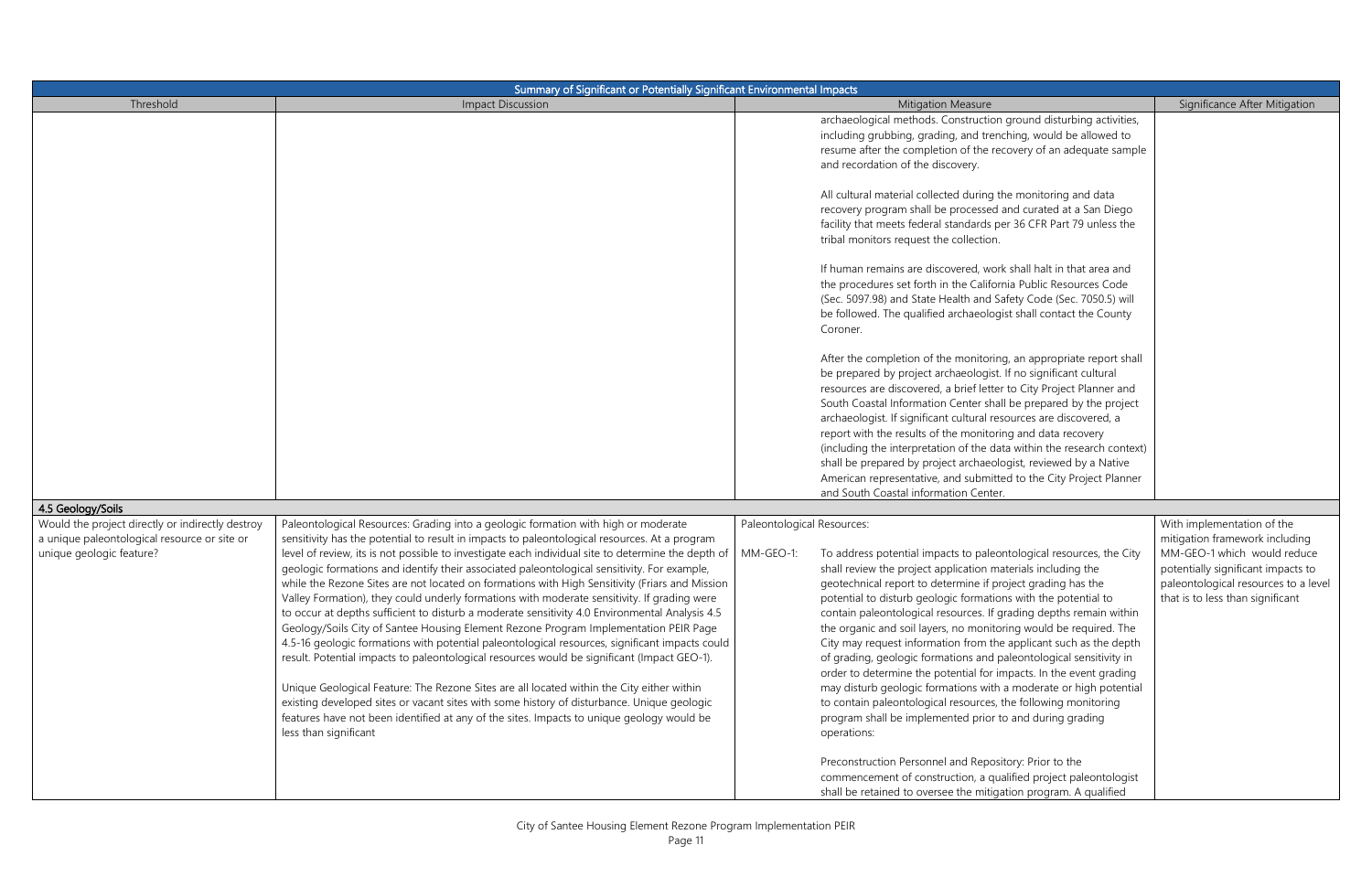| Summary of Significant or Potentially Significant Environmental Impacts |                          |                                                                                                                                          |                               |
|-------------------------------------------------------------------------|--------------------------|------------------------------------------------------------------------------------------------------------------------------------------|-------------------------------|
| Threshold                                                               | <b>Impact Discussion</b> | <b>Mitigation Measure</b>                                                                                                                | Significance After Mitigation |
|                                                                         |                          | project paleontologist is a person with a doctorate or master's                                                                          |                               |
|                                                                         |                          | degree in paleontology or related field and who has knowledge of                                                                         |                               |
|                                                                         |                          | the County of San Diego paleontology and documented experience                                                                           |                               |
|                                                                         |                          | in professional paleontological procedures and techniques. In                                                                            |                               |
|                                                                         |                          | addition, a regional fossil repository, such as the San Diego Natural                                                                    |                               |
|                                                                         |                          | History Museum, shall be designated by the City of Santee to                                                                             |                               |
|                                                                         |                          | receive any discovered fossils.                                                                                                          |                               |
|                                                                         |                          |                                                                                                                                          |                               |
|                                                                         |                          | Preconstruction Meeting: The project paleontologist shall attend the                                                                     |                               |
|                                                                         |                          | preconstruction meeting to consult with the grading and excavation<br>contractors concerning excavation schedules, paleontological field |                               |
|                                                                         |                          | techniques, and safety issues.                                                                                                           |                               |
|                                                                         |                          |                                                                                                                                          |                               |
|                                                                         |                          | Preconstruction Training: The project paleontologist shall conduct a                                                                     |                               |
|                                                                         |                          | paleontological resource training workshop to be attended by earth                                                                       |                               |
|                                                                         |                          | excavation personnel.                                                                                                                    |                               |
|                                                                         |                          |                                                                                                                                          |                               |
|                                                                         |                          | During-Construction Monitoring: A project paleontologist or                                                                              |                               |
|                                                                         |                          | paleontological monitor shall be present during all earthwork in                                                                         |                               |
|                                                                         |                          | formations with moderate to high paleontological sensitivity. A                                                                          |                               |
|                                                                         |                          | paleontological monitor (working under the direction of the project                                                                      |                               |
|                                                                         |                          | paleontologist) shall be on site on a full-time basis during all                                                                         |                               |
|                                                                         |                          | original cutting of previously undisturbed deposits.                                                                                     |                               |
|                                                                         |                          |                                                                                                                                          |                               |
|                                                                         |                          | During-Construction Fossil Recovery: If fossils are discovered, the                                                                      |                               |
|                                                                         |                          | project paleontologist (or paleontological monitor) shall recover                                                                        |                               |
|                                                                         |                          | them. In most cases, fossil salvage can be completed in a short<br>period of time. However, some fossil specimens (e.g., a bone bed or   |                               |
|                                                                         |                          | a complete large mammal skeleton) may require an extended                                                                                |                               |
|                                                                         |                          | salvage period. In these instances, the project paleontologist (or                                                                       |                               |
|                                                                         |                          | paleontological monitor) has the authority to temporarily direct,                                                                        |                               |
|                                                                         |                          | divert, or halt grading to allow recovery of fossil remains in a timely                                                                  |                               |
|                                                                         |                          | manner.                                                                                                                                  |                               |
|                                                                         |                          |                                                                                                                                          |                               |
|                                                                         |                          | Post-Construction Treatment: Fossil remains collected during                                                                             |                               |
|                                                                         |                          | monitoring and salvage shall be cleaned, repaired, sorted, and                                                                           |                               |
|                                                                         |                          | cataloged.                                                                                                                               |                               |
|                                                                         |                          |                                                                                                                                          |                               |
|                                                                         |                          | Post-Construction Curation: Prepared fossils, along with copies of                                                                       |                               |
|                                                                         |                          | all pertinent field notes, photos, and maps, shall be deposited in the                                                                   |                               |
|                                                                         |                          | designated fossil repository.                                                                                                            |                               |
|                                                                         |                          | Post-Construction Final Report: A final summary paleontological                                                                          |                               |
|                                                                         |                          | mitigation report that outlines the results of the mitigation program                                                                    |                               |
|                                                                         |                          | shall be completed and submitted to the City of Santee within two                                                                        |                               |
|                                                                         |                          | weeks of the completion of each construction phase of the                                                                                |                               |
|                                                                         |                          |                                                                                                                                          |                               |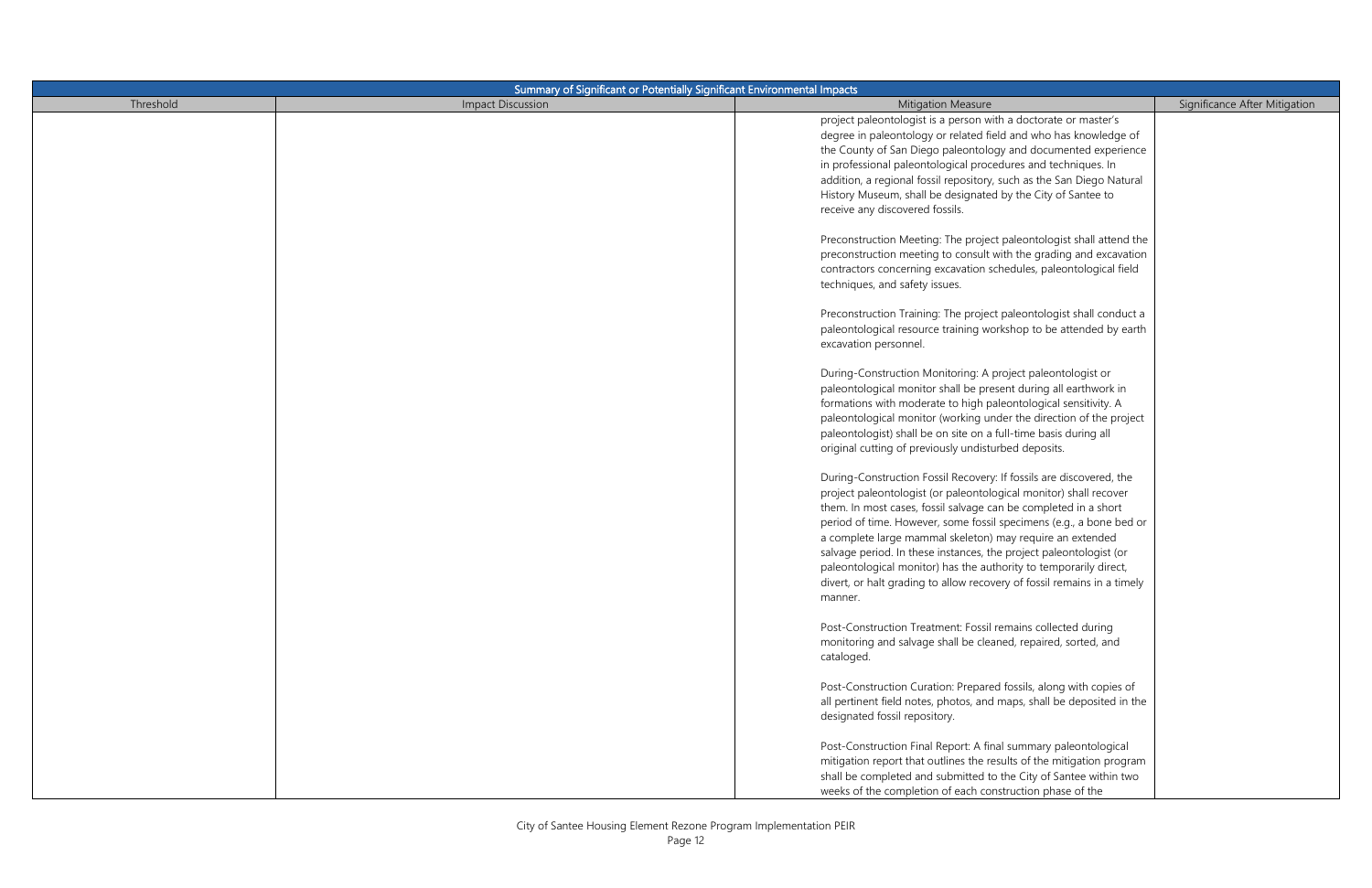| Summary of Significant or Potentially Significant Environmental Impacts                                |                                                                                                                                                                                                                                                                                                                                                                                                                                                                                                                                                                                                                                                                                                                                                                                                                                                 |                        |                                                                                                                                                                                                                                                                                                                                                                                                                                                                                                                                                                                                                                                                                                                                                                                                                                                                                                                                                                                                                                                                                                                                                                                                                         |                                                                                                                                                                                                                                                                                                                                           |
|--------------------------------------------------------------------------------------------------------|-------------------------------------------------------------------------------------------------------------------------------------------------------------------------------------------------------------------------------------------------------------------------------------------------------------------------------------------------------------------------------------------------------------------------------------------------------------------------------------------------------------------------------------------------------------------------------------------------------------------------------------------------------------------------------------------------------------------------------------------------------------------------------------------------------------------------------------------------|------------------------|-------------------------------------------------------------------------------------------------------------------------------------------------------------------------------------------------------------------------------------------------------------------------------------------------------------------------------------------------------------------------------------------------------------------------------------------------------------------------------------------------------------------------------------------------------------------------------------------------------------------------------------------------------------------------------------------------------------------------------------------------------------------------------------------------------------------------------------------------------------------------------------------------------------------------------------------------------------------------------------------------------------------------------------------------------------------------------------------------------------------------------------------------------------------------------------------------------------------------|-------------------------------------------------------------------------------------------------------------------------------------------------------------------------------------------------------------------------------------------------------------------------------------------------------------------------------------------|
| Threshold                                                                                              | <b>Impact Discussion</b>                                                                                                                                                                                                                                                                                                                                                                                                                                                                                                                                                                                                                                                                                                                                                                                                                        |                        | <b>Mitigation Measure</b>                                                                                                                                                                                                                                                                                                                                                                                                                                                                                                                                                                                                                                                                                                                                                                                                                                                                                                                                                                                                                                                                                                                                                                                               | Significance After Mitigation                                                                                                                                                                                                                                                                                                             |
|                                                                                                        |                                                                                                                                                                                                                                                                                                                                                                                                                                                                                                                                                                                                                                                                                                                                                                                                                                                 |                        | proposed project. This report shall include discussions of the<br>methods used, stratigraphic section(s) exposed, fossils collected,<br>inventory lists of cataloged fossils, and significance of recovered<br>fossils.                                                                                                                                                                                                                                                                                                                                                                                                                                                                                                                                                                                                                                                                                                                                                                                                                                                                                                                                                                                                 |                                                                                                                                                                                                                                                                                                                                           |
| 4.6 Greenhouse Gas Emissions                                                                           |                                                                                                                                                                                                                                                                                                                                                                                                                                                                                                                                                                                                                                                                                                                                                                                                                                                 |                        |                                                                                                                                                                                                                                                                                                                                                                                                                                                                                                                                                                                                                                                                                                                                                                                                                                                                                                                                                                                                                                                                                                                                                                                                                         |                                                                                                                                                                                                                                                                                                                                           |
| Would the project result in GHG emissions that<br>may have a significant impact on the<br>environment? | The adoption of the project would result in an increase in GHG emissions that would exceed<br>the assumption used in development of the Sustainable Santee Plan and would result in an<br>increase in VMT that exceeds the 85 percent thresholds, resulting in a significant impact.<br>Both ministerial and discretionary development implemented under the project would be<br>required to demonstrate compliance with Sustainable Santee Plan through completion of the<br>Consistency Checklist The project would result in an increase in development and associated<br>emissions not accounted for in the Sustainable Santee Plan and therefore, GHG emissions<br>would not be adequately addressed through compliance with Sustainable Santee Plan and<br>GHG emissions associated with the project would be significant (Impact GHG-1). | MM-GHG-1:<br>MM-GHG-2: | For development at Rezone Sites that proceed before an update to<br>the Sustainable Santee Plan is adopted, as detailed in MM-GHG-2, a<br>site-specific GHG analysis is required. The site-specific GHG analysis<br>shall (1) determine whether the project would result in GHG<br>emissions that may have a significant impact on the environment<br>and specifically must demonstrate how the project would reduce<br>emissions to achieve consistency with the State Scoping Plan and<br>applicable GHG reduction targets, and (2) the analysis must<br>demonstrate how the project would be consistent with the<br>Sustainable Santee Plan Consistency Checklist in addition to other<br>applicable GHG reduction plans. The site-specific GHG analysis shall<br>be completed to the satisfaction of the City during the permitting<br>process.<br>For development at Rezone Sites that proceed after the Sustainable<br>Santee Plan is adopted as detailed in MM-GHG-2, only project<br>consistency with the Sustainable Santee Plan Consistency Checklist<br>is required.<br>Within one year of adoption of the rezone program, the City shall<br>prepare an update to the Sustainable Santee Plan to incorporate | While the City's Consistency<br>Checklist and implementation of<br>MM-TRA-1 would minimize GHG<br>impacts associated with future<br>development at the Rezone Sites,<br>impacts would not be fully<br>mitigated. Therefore, impacts<br>associated with GHG emissions<br>would remain significant and<br>unavoidable.                      |
|                                                                                                        |                                                                                                                                                                                                                                                                                                                                                                                                                                                                                                                                                                                                                                                                                                                                                                                                                                                 | Refer to MM-TRA-1.     | the additional emissions that would result from development at the<br>rezone sites as part of the baseline inventory. The updated<br>Sustainable Santee Plan shall determine GHG emission reduction<br>targets consistent with the current Scoping Plan, based on the<br>updated inventory and provide any necessary updates to the<br>Consistency Checklist.                                                                                                                                                                                                                                                                                                                                                                                                                                                                                                                                                                                                                                                                                                                                                                                                                                                           |                                                                                                                                                                                                                                                                                                                                           |
| Would the project conflict with an applicable                                                          | The project would be consistent with goals and policies from the 2017 Scoping Plan, 2021                                                                                                                                                                                                                                                                                                                                                                                                                                                                                                                                                                                                                                                                                                                                                        |                        | Refer to MM-GHG-1 and MM-GHG-2.                                                                                                                                                                                                                                                                                                                                                                                                                                                                                                                                                                                                                                                                                                                                                                                                                                                                                                                                                                                                                                                                                                                                                                                         | While implementation of the                                                                                                                                                                                                                                                                                                               |
| plan, policy, or regulation adopted for the<br>purpose of reducing the emission of GHGs?               | Regional Plan/SCS, and Sustainable Santee Plan; however, because the project would result<br>in an increase in development not accounted for in the Sustainable Santee Plan emission<br>inventories and the project would result in significant VMT impacts, the project would<br>conflict with GHG emissions reduction plans and impacts would be significant (Impact GHG-                                                                                                                                                                                                                                                                                                                                                                                                                                                                     |                        |                                                                                                                                                                                                                                                                                                                                                                                                                                                                                                                                                                                                                                                                                                                                                                                                                                                                                                                                                                                                                                                                                                                                                                                                                         | mitigation framework including<br>MM-GHG-1 and MM-GHG-2 would<br>minimize future development's<br>inconsistency with GHG related<br>plans, policies, and regulations,<br>impacts would not be fully<br>mitigated. Therefore, impacts<br>associated with consistency with<br>plans, policies, or regulations<br>adopted for the purpose of |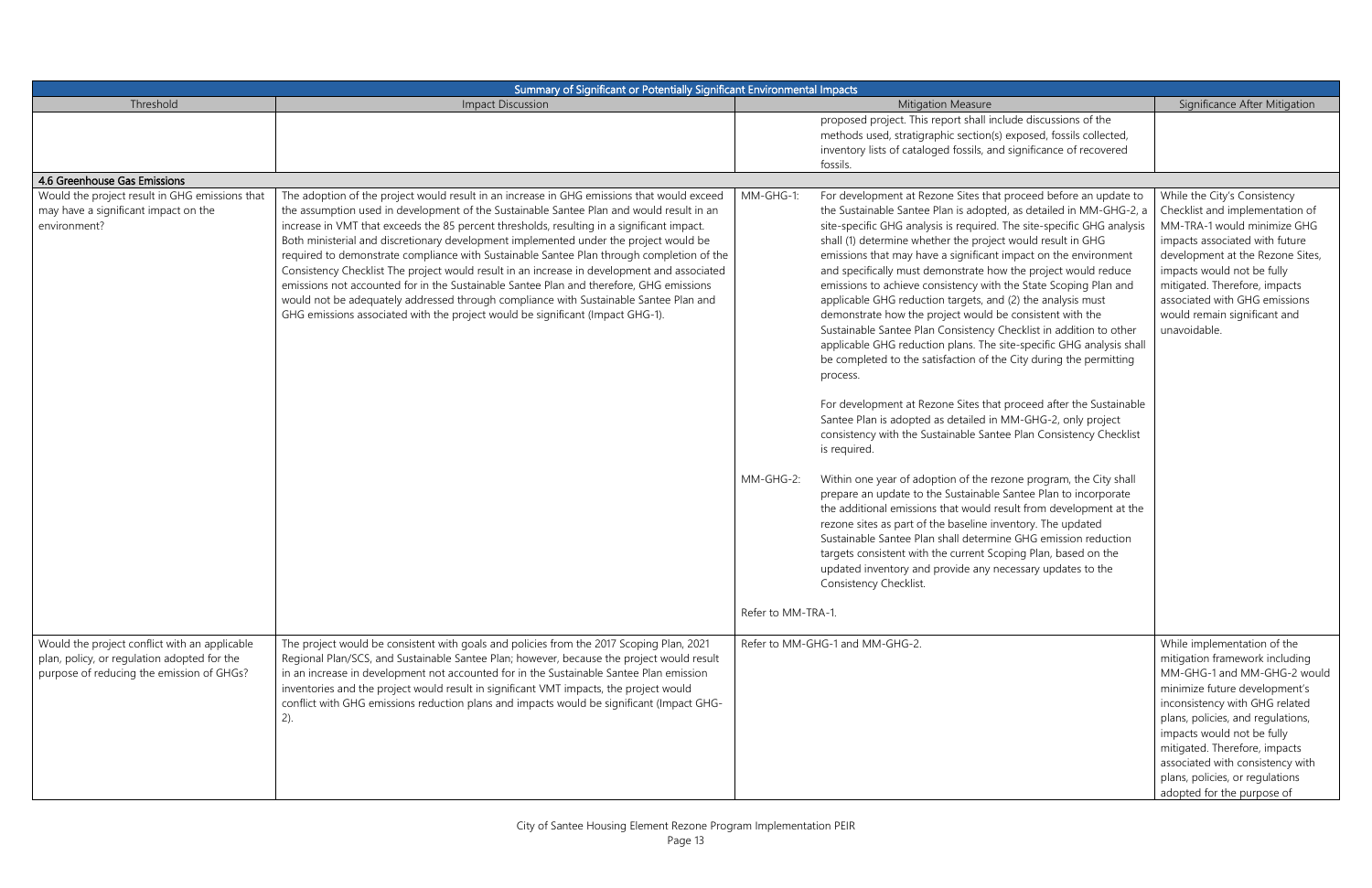| Summary of Significant or Potentially Significant Environmental Impacts |                                                                                               |           |                                                                                                                     |                                      |
|-------------------------------------------------------------------------|-----------------------------------------------------------------------------------------------|-----------|---------------------------------------------------------------------------------------------------------------------|--------------------------------------|
| Threshold                                                               | <b>Impact Discussion</b>                                                                      |           | <b>Mitigation Measure</b>                                                                                           | Significance After Mitigation        |
|                                                                         |                                                                                               |           |                                                                                                                     | reducing the emission of GHGs        |
|                                                                         |                                                                                               |           |                                                                                                                     | would remain significant and         |
|                                                                         |                                                                                               |           |                                                                                                                     | unavoidable.                         |
| 4.7 Hazards and Hazardous Materials                                     |                                                                                               |           |                                                                                                                     |                                      |
| Would the project create a significant hazard to                        | Routine Use, Transport, Disposal: With proper use and disposal of hazardous materials as      | MM-HAZ-1: | Applications for future development in the Rezone Sites, wherein                                                    | Implementation of the mitigation     |
| the public or the environment through the                               | required by state, regional, and local regulations, the project would not result in hazardous |           | the City has determined a potential for impacts to known and                                                        | framework including MM-HAZ-1         |
| routine transport, use, or disposal of hazardous                        | or unhealthful conditions within or in proximity to the Rezone Sites. Compliance with all     |           | unknown hazardous materials sites, shall be required to comply                                                      | would reduce potentially significant |
| materials?                                                              | applicable regulations would ensure impacts associated with use, transport and disposal of    |           | with the following mitigation framework. Future projects shall be                                                   | impacts associated with the          |
|                                                                         | hazardous materials would be less than significant.                                           |           | required to identify potential conditions, which require further                                                    | accidental release of unknown        |
| or                                                                      |                                                                                               |           | regulatory oversight and demonstrate compliance based on the                                                        | hazardous materials during future    |
|                                                                         | Accidental Release: Future redevelopment or construction activities within the Rezone Sites   |           | following measures prior to issuance of any permits.                                                                | construction would be reduced to a   |
| Would the project create a significant hazard to                        | may pose hazards to the public or the environment through the disturbance of existing         |           | A Phase I Environmental Site Assessment (ESA) shall be                                                              | level that is less than significant. |
| the public or the environment through                                   | contaminated soils, groundwater, or hazardous building materials. Grading and excavation      |           | completed in accordance with American Society of Testing and                                                        |                                      |
| reasonably foreseeable upset and accident                               | activities could disturb soils and cause contaminants below ground to become airborne.        |           | Materials (ASTM) Standards. If hazardous materials are                                                              |                                      |
| conditions involving the release of hazardous                           | Excavation below the groundwater table or dewatering could also bring construction workers    |           | identified requiring remediation, a Phase II ESA and                                                                |                                      |
| materials into the environment?                                         | in contact with contaminants through skin contact, ingestion, or inhalation. During           |           | remediation effort shall be conducted in conformance with                                                           |                                      |
|                                                                         | construction, workers also could be exposed to hazardous materials during demolition of       |           | federal, state, and local regulations.                                                                              |                                      |
| or                                                                      | buildings. Numerous structures within the Rezone Sites were constructed prior to 1978.        |           | If the Phase II ESA identifies the need for remediation, then the<br>b)                                             |                                      |
|                                                                         | Demolition of buildings built prior to 1978 may expose workers to ACMs or LBPs. Inhalation    |           | following shall occur prior to the issuance of grading permits:                                                     |                                      |
| Would the project emit hazardous emissions or                           | of asbestos-containing dust may cause acute or chronic toxicity Although, there are           |           | The applicant shall retain a qualified environmental                                                                |                                      |
| handle hazardous or acutely hazardous                                   | regulations and standards in place to protect against the accidental release of asbestos and  |           | engineer to develop a soil and/or groundwater                                                                       |                                      |
| materials, substances, or waste within one-                             | lead-based paints and other hazardous materials during demolition, there could be             |           | management plan to address the notification, monitoring,                                                            |                                      |
| quarter mile of an existing or proposed school?                         | potentially unknown sources of hazardous materials surface or subsurface hazardous            |           | sampling, testing, handling, storage, and disposal of                                                               |                                      |
|                                                                         | materials on development sites that may be subject to a release during development.           |           | contaminated media or substances (soil, groundwater).                                                               |                                      |
|                                                                         | Therefore, Impacts associated with the accidental release of hazardous materials during       |           | The qualified environmental consultant shall monitor                                                                |                                      |
|                                                                         | future buildout of the Rezone Sites would be potentially significant (Impact HAZ-1).          |           | excavations and grading activities in accordance with the<br>plan. The plans shall be approved by the City prior to |                                      |
|                                                                         | Emissions Near a School: None of the Rezone Sites are within 0.25 mile of an existing school  |           | development of the site.                                                                                            |                                      |
|                                                                         | and consultation with and notification to the Santee School District would not be required.   |           | The applicant shall submit documentation showing that                                                               |                                      |
|                                                                         | Therefore, impacts would be less than significant.                                            |           | contaminated soil and/or groundwater on proposed                                                                    |                                      |
|                                                                         |                                                                                               |           | development parcels have been avoided or remediated to                                                              |                                      |
|                                                                         |                                                                                               |           | meet cleanup requirements established by appropriate                                                                |                                      |
|                                                                         |                                                                                               |           | local regulatory agencies (Regional Water Quality Control                                                           |                                      |
|                                                                         |                                                                                               |           | Board [RWQCB]/DTSC/DEH) based on the future planned                                                                 |                                      |
|                                                                         |                                                                                               |           | land use of the specific area within the boundaries of the                                                          |                                      |
|                                                                         |                                                                                               |           | site (i.e., commercial, residential), and that the risk to                                                          |                                      |
|                                                                         |                                                                                               |           | human health of future occupants of these areas                                                                     |                                      |
|                                                                         |                                                                                               |           | therefore has been reduced to below a level of                                                                      |                                      |
|                                                                         |                                                                                               |           | significance.                                                                                                       |                                      |
|                                                                         |                                                                                               |           | The applicant shall obtain written authorization from the<br>3.                                                     |                                      |
|                                                                         |                                                                                               |           | appropriate regulatory agency (RWQCB/DTSC/DEH)                                                                      |                                      |
|                                                                         |                                                                                               |           | confirming the completion of remediation. A copy of the                                                             |                                      |
|                                                                         |                                                                                               |           | authorization shall be submitted to the City to confirm                                                             |                                      |
|                                                                         |                                                                                               |           | that all appropriate remediation has been completed and                                                             |                                      |
|                                                                         |                                                                                               |           | that the proposed development parcel has been cleaned                                                               |                                      |
|                                                                         |                                                                                               |           | up to the satisfaction of the regulatory agency. In the                                                             |                                      |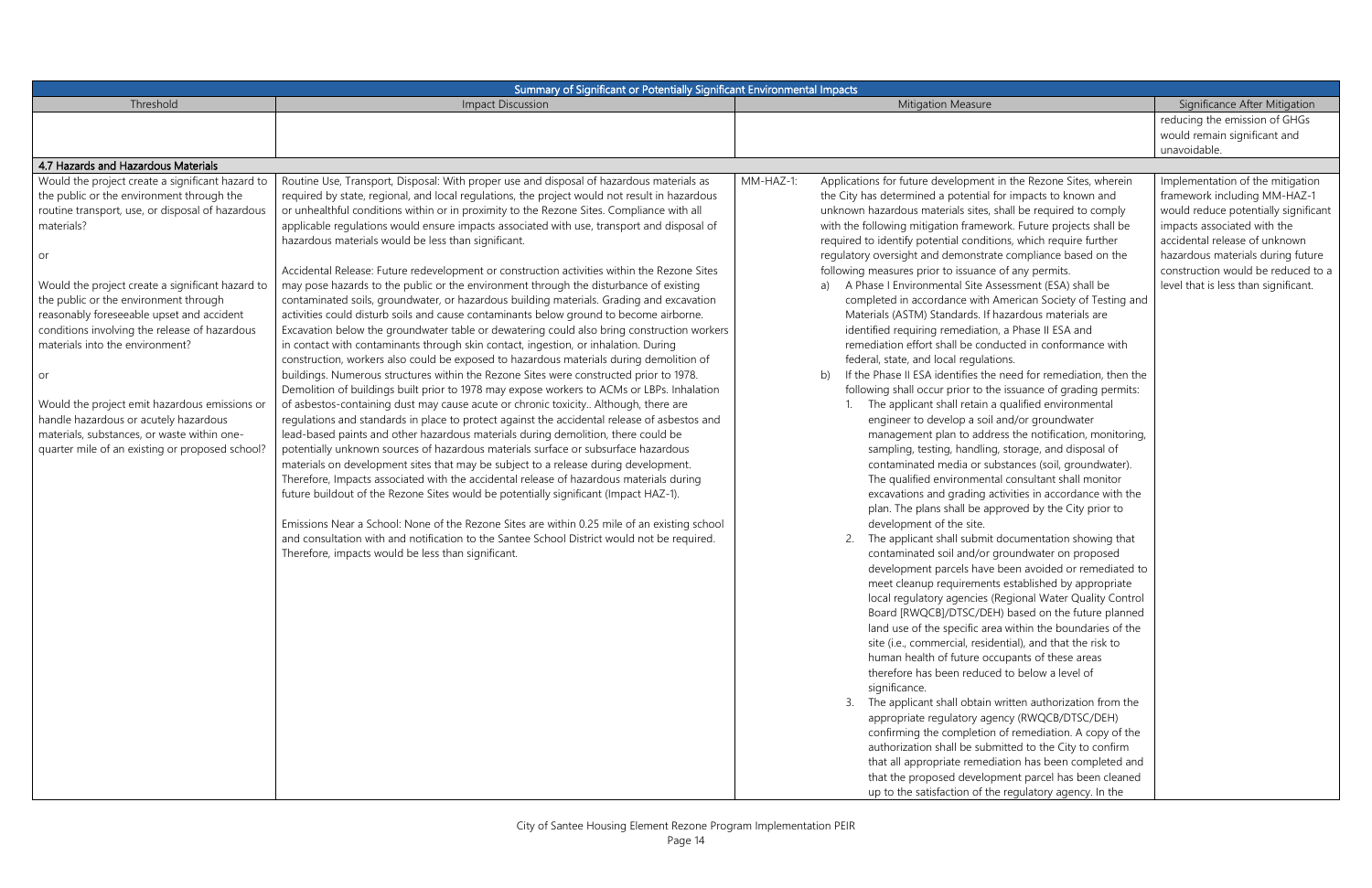| Summary of Significant or Potentially Significant Environmental Impacts                                                                                                                                                                                                                   |                                                                                                                                                                                                                                                                                                                                                                                                                                                                                                                                                                                                                                                                                                                                                                                                                                                                                                                                                                                                                                                                                                                                                                                                                                                                                                                                                                                                                                                                                                                                                                                                                                                                                                                                                                                                               |                                                                                                                                                                                                                                                                                                                                                                                                                                                                                                                                                                                                                                                                                                                                                                                                                                                                                                                                                                                                                                                                                                                                                                                                                                                                                                                                                                                                    |                                                                                                                                                                                                                                                                                                                                                                                                                                                                                                                                                                                                                                                                                                                      |
|-------------------------------------------------------------------------------------------------------------------------------------------------------------------------------------------------------------------------------------------------------------------------------------------|---------------------------------------------------------------------------------------------------------------------------------------------------------------------------------------------------------------------------------------------------------------------------------------------------------------------------------------------------------------------------------------------------------------------------------------------------------------------------------------------------------------------------------------------------------------------------------------------------------------------------------------------------------------------------------------------------------------------------------------------------------------------------------------------------------------------------------------------------------------------------------------------------------------------------------------------------------------------------------------------------------------------------------------------------------------------------------------------------------------------------------------------------------------------------------------------------------------------------------------------------------------------------------------------------------------------------------------------------------------------------------------------------------------------------------------------------------------------------------------------------------------------------------------------------------------------------------------------------------------------------------------------------------------------------------------------------------------------------------------------------------------------------------------------------------------|----------------------------------------------------------------------------------------------------------------------------------------------------------------------------------------------------------------------------------------------------------------------------------------------------------------------------------------------------------------------------------------------------------------------------------------------------------------------------------------------------------------------------------------------------------------------------------------------------------------------------------------------------------------------------------------------------------------------------------------------------------------------------------------------------------------------------------------------------------------------------------------------------------------------------------------------------------------------------------------------------------------------------------------------------------------------------------------------------------------------------------------------------------------------------------------------------------------------------------------------------------------------------------------------------------------------------------------------------------------------------------------------------|----------------------------------------------------------------------------------------------------------------------------------------------------------------------------------------------------------------------------------------------------------------------------------------------------------------------------------------------------------------------------------------------------------------------------------------------------------------------------------------------------------------------------------------------------------------------------------------------------------------------------------------------------------------------------------------------------------------------|
| Threshold                                                                                                                                                                                                                                                                                 | <b>Impact Discussion</b>                                                                                                                                                                                                                                                                                                                                                                                                                                                                                                                                                                                                                                                                                                                                                                                                                                                                                                                                                                                                                                                                                                                                                                                                                                                                                                                                                                                                                                                                                                                                                                                                                                                                                                                                                                                      | <b>Mitigation Measure</b>                                                                                                                                                                                                                                                                                                                                                                                                                                                                                                                                                                                                                                                                                                                                                                                                                                                                                                                                                                                                                                                                                                                                                                                                                                                                                                                                                                          | Significance After Mitigation                                                                                                                                                                                                                                                                                                                                                                                                                                                                                                                                                                                                                                                                                        |
|                                                                                                                                                                                                                                                                                           |                                                                                                                                                                                                                                                                                                                                                                                                                                                                                                                                                                                                                                                                                                                                                                                                                                                                                                                                                                                                                                                                                                                                                                                                                                                                                                                                                                                                                                                                                                                                                                                                                                                                                                                                                                                                               | situation where previous contamination has occurred on a<br>site that has a previously closed case or on a site included<br>on a list of hazardous materials sites compiled pursuant to<br>Government Code Section 65962.5, the DEH shall be<br>notified of the proposed land use.<br>All cleanup activities shall be performed in accordance<br>4.<br>with all applicable federal, state, and local laws and<br>regulations, and required permits shall be secured prior to<br>commencement of construction to the satisfaction of the<br>City and compliance with applicable regulatory agencies<br>such as but not limited to the City of Santee Municipal<br>Code.                                                                                                                                                                                                                                                                                                                                                                                                                                                                                                                                                                                                                                                                                                                             |                                                                                                                                                                                                                                                                                                                                                                                                                                                                                                                                                                                                                                                                                                                      |
| 4.9 Land Use and Planning                                                                                                                                                                                                                                                                 |                                                                                                                                                                                                                                                                                                                                                                                                                                                                                                                                                                                                                                                                                                                                                                                                                                                                                                                                                                                                                                                                                                                                                                                                                                                                                                                                                                                                                                                                                                                                                                                                                                                                                                                                                                                                               |                                                                                                                                                                                                                                                                                                                                                                                                                                                                                                                                                                                                                                                                                                                                                                                                                                                                                                                                                                                                                                                                                                                                                                                                                                                                                                                                                                                                    |                                                                                                                                                                                                                                                                                                                                                                                                                                                                                                                                                                                                                                                                                                                      |
| Would the project cause a significant<br>environmental impact due to a conflict with any<br>land use plan, policy, or regulation adopted for<br>the purpose of avoiding or mitigating an<br>environmental impact?                                                                         | Impacts associated with policy consistency for future development at the Rezone Sites would<br>be less than significant, except with respect to compatible density. The potential for future<br>development within the Rezone Sites to exceed the density limits for the corresponding<br>airport safety zone is a potentially significant impact (Impact LU-1).                                                                                                                                                                                                                                                                                                                                                                                                                                                                                                                                                                                                                                                                                                                                                                                                                                                                                                                                                                                                                                                                                                                                                                                                                                                                                                                                                                                                                                              | No feasible mitigation is available to reduce the potential conflict between the<br>allowable density within the airport safety zones and the proposed Rezone Sites.                                                                                                                                                                                                                                                                                                                                                                                                                                                                                                                                                                                                                                                                                                                                                                                                                                                                                                                                                                                                                                                                                                                                                                                                                               | Because there is no feasible<br>mitigation is available to reduce the<br>potential conflict between the<br>allowable density within the airport<br>safety zones and the proposed<br>Rezone Sites impacts would remain<br>significant and unavoidable.                                                                                                                                                                                                                                                                                                                                                                                                                                                                |
| 4.10 Noise                                                                                                                                                                                                                                                                                |                                                                                                                                                                                                                                                                                                                                                                                                                                                                                                                                                                                                                                                                                                                                                                                                                                                                                                                                                                                                                                                                                                                                                                                                                                                                                                                                                                                                                                                                                                                                                                                                                                                                                                                                                                                                               |                                                                                                                                                                                                                                                                                                                                                                                                                                                                                                                                                                                                                                                                                                                                                                                                                                                                                                                                                                                                                                                                                                                                                                                                                                                                                                                                                                                                    |                                                                                                                                                                                                                                                                                                                                                                                                                                                                                                                                                                                                                                                                                                                      |
| Would the project result in generation of a<br>substantial temporary or permanent increase ir<br>ambient noise levels in the vicinity of the<br>project in excess of standards established in the<br>local general plan or noise ordinance, or<br>applicable standards of other agencies? | a. Vehicle Traffic Noise<br>Increase in Ambient Noise: Buildout of the project would result in a significant noise increase<br>over existing ambient noise levels at nine of the analyzed roadway segments. The Noise<br>Element contains Policies 2.2 and 2.3 that requires new development to mitigate the noise<br>impact to existing uses resulting from new development. Possible noise-reduction measures<br>would include retrofitting older homes with new window and door components with higher<br>sound transmission class (STC) ratings. However, for existing uses, it cannot be determined<br>whether the existing structures contain adequate attenuation to reduce interior noise to the<br>45 dB(A) Ldn standard nor what measures would be required to retrofit these structures.<br>Therefore, impacts associated with increases in ambient noise levels to existing sensitive land<br>uses would be potentially significant (Impact NOS-1).<br>Land Use Compatibility:<br>Future development at the Rezone Sites could expose sensitive receivers to exterior noise<br>levels that exceed 65 CNEL. Exterior noise levels are projected to exceed 65 dB(A) Ldn at the<br>following Rezone Sites: Sites 1 through 10, Sites 17 and 18, Sites 20A and 20B, Site 24, Site 25,<br>and Site 29. Therefore, impacts to sensitive receivers from exterior noise levels from vehicle<br>traffic at these Rezone Sites would be significant (Impact NOS-2).<br>Regarding interior noise, as required by the CCRs (see Section 4.10.2.1), future ministerial and<br>discretionary projects would be required to demonstrate that interior noise levels would be<br>reduced to 45 dB(A) Ldn or less. Therefore, vehicle traffic noise affecting building interiors<br>would be less than significant. | a. Vehicle Traffic Noise<br>Increase in Ambient Noise: There is no feasible mitigation to available to determine<br>the adequacy of existing structure's ability to attenuation interior noise levels,<br>Land Use Compatibility:<br>The following mitigation measure would address potentially significant impacts<br>related to land use compatibility criteria associated with future development within<br>the Rezone Sites.<br>Applications for future development, where the City has determined<br>MM-NOS-1:<br>a potential for land use compatibility impacts related to vehicle<br>traffic, shall be required to comply with the following mitigation<br>measure:<br>Prior to the issuance of a permit to develop at the Rezone Sites, the<br>City shall assess whether proposed noise-sensitive receivers or<br>associated noise-sensitive exterior use areas would be subject to<br>transportation noise levels that potentially conflict with policies<br>established in the City General Plan. Based on the analysis herein,<br>the following sites are anticipated to require implementation of this<br>measure: Sites 1 through 10, Sites 17 and 18, Sites 20A and 20B, Site<br>24, Site 25, and Site 29. Where noise levels would potentially<br>conflict with City policies, the City shall require preparation of a<br>noise technical analysis by a qualified professional that | a. Vehicle Traffic Noise<br>Increase in Ambient Noise:<br>Impacts to existing sensitive land<br>uses due to the increase in ambient<br>noise levels associated with<br>buildout of the Rezone Sites would<br>remain significant and unmitigated.<br>Land Use Compatibility:<br>Implementation of the mitigation<br>framework including MM-NOS-1,<br>would reduce potentially significant<br>impacts associated with<br>transportation noise sources to a<br>level that is less than significant.<br>b. Stationary Noise<br>Less than significant.<br>c. Construction Noise<br>Implementation of the mitigation<br>framework including mitigation<br>measure MM-NOS-2 would reduce<br>potentially significant impacts |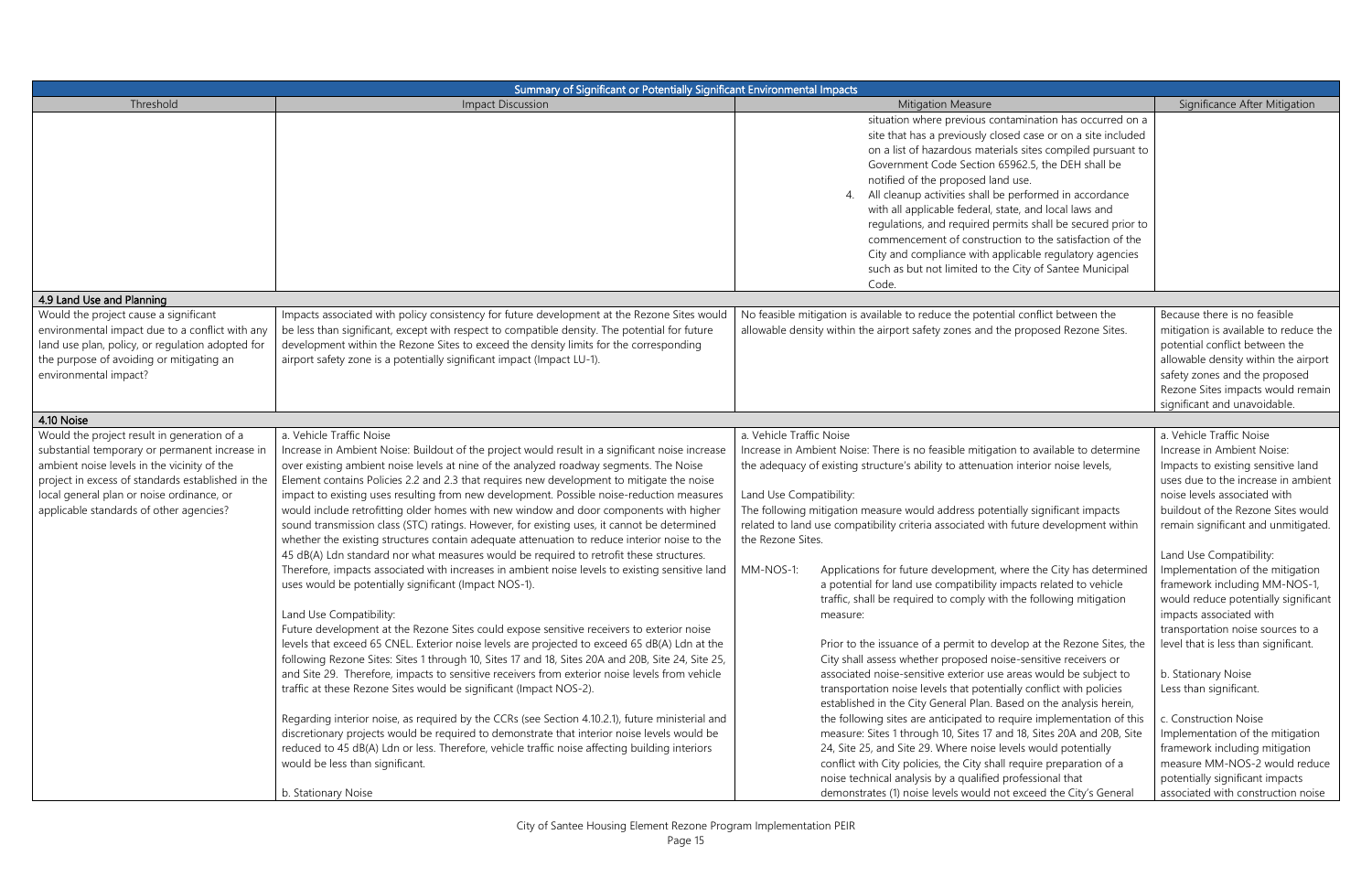|           | Summary of Significant or Potentially Significant Environmental Impacts                                                                                                                                                                                                                                                                                                                                                                                                                                                                                                                                                                                                                                                                                                                                                                                                                                                                                                                                                           |                                                                                                                                                                                                                                                                                                                                                                                                                                                                                                                                                                                                                                                                                                                                                                                                                                                                                                                                                                                                                                                                                                                                                                                                                                                                                                                                                                                                                                                                                                                                                                                                                                                                                                                                                                                                                                                                                                                                                                                                                                                                 |                                              |  |  |
|-----------|-----------------------------------------------------------------------------------------------------------------------------------------------------------------------------------------------------------------------------------------------------------------------------------------------------------------------------------------------------------------------------------------------------------------------------------------------------------------------------------------------------------------------------------------------------------------------------------------------------------------------------------------------------------------------------------------------------------------------------------------------------------------------------------------------------------------------------------------------------------------------------------------------------------------------------------------------------------------------------------------------------------------------------------|-----------------------------------------------------------------------------------------------------------------------------------------------------------------------------------------------------------------------------------------------------------------------------------------------------------------------------------------------------------------------------------------------------------------------------------------------------------------------------------------------------------------------------------------------------------------------------------------------------------------------------------------------------------------------------------------------------------------------------------------------------------------------------------------------------------------------------------------------------------------------------------------------------------------------------------------------------------------------------------------------------------------------------------------------------------------------------------------------------------------------------------------------------------------------------------------------------------------------------------------------------------------------------------------------------------------------------------------------------------------------------------------------------------------------------------------------------------------------------------------------------------------------------------------------------------------------------------------------------------------------------------------------------------------------------------------------------------------------------------------------------------------------------------------------------------------------------------------------------------------------------------------------------------------------------------------------------------------------------------------------------------------------------------------------------------------|----------------------------------------------|--|--|
| Threshold | <b>Impact Discussion</b>                                                                                                                                                                                                                                                                                                                                                                                                                                                                                                                                                                                                                                                                                                                                                                                                                                                                                                                                                                                                          | <b>Mitigation Measure</b>                                                                                                                                                                                                                                                                                                                                                                                                                                                                                                                                                                                                                                                                                                                                                                                                                                                                                                                                                                                                                                                                                                                                                                                                                                                                                                                                                                                                                                                                                                                                                                                                                                                                                                                                                                                                                                                                                                                                                                                                                                       | Significance After Mitigation                |  |  |
|           | The City requires that noise from new stationary sources comply with the requirements of<br>the City's Noise Abatement and Control Ordinance, which provides general noise<br>regulations, prohibits disturbing, excessive or offensive noises, and places noise limitations<br>on motorized equipment and loading and unloading operations. Noise Abatement and<br>Control Ordinance requirements would reduce nuisances to sensitive land uses. With<br>enforcement of the Noise Abatement and Control Ordinance, noise impacts associated with<br>stationary sources of noise would be less than significant.<br>c. Construction Noise<br>Construction activities associated with any individual development may occur near noise-<br>sensitive receptors and noise disturbances may occur. Without project-specific information<br>to evaluate potential construction noise impacts and specific distances to sensitive receptors,<br>impacts are considered significant at this programmatic level of review (Impact NOS-3). | Plan Noise Element compatibility guidelines, or (2) noise levels<br>which already exceed the levels considered compatible for that use<br>are not increased by 3 dB or more. In lieu of detailed analysis, the<br>City will accept information demonstrating that noise reduction<br>techniques have been incorporated that would reduce noise levels<br>at exterior use areas consistent with City standards Noise reduction<br>techniques may include site design (including building orientation)<br>that provides noise barriers free of gaps and obstructs line-of-sight<br>between the source and receiver, and has a weight of at least 2<br>pounds per square foot, or other noise reduction technique as<br>applicable.<br>b. Stationary Noise<br>Impacts would be less than significant. No mitigation is required.<br>c. Construction Noise<br>MM-NOS-2:<br>The City shall review applications for future development to<br>determine applicability of a Construction Noise Best Management<br>Plan. An applicant may provide site-specific noise generation<br>information demonstrating that construction activities will not<br>exceed 75 dB at the nearest sensitive receptor. If this site-specific<br>information is not provided, a construction best management plan<br>shall be required when the construction site is located within 150<br>feet of a sensitive receptor. The criteria of 150 feet is provided as a<br>screening tool for use by the City, based on an average construction<br>noise level of 83 dB, attenuating to 75 dB at 150 feet.<br>Construction Noise Best Management Practice Plan<br>Where applicable based on the criteria provided above, the City<br>shall require preparation and implementation of a best<br>management practice plan that demonstrates how noise levels<br>would be minimized to comply with the time of day restrictions and<br>notification requirements of Santee Municipal Code Section<br>5.04.090.<br>Noise reduction measures can include, but are not limited to, the<br>following: | to a level that is less than<br>significant. |  |  |
|           |                                                                                                                                                                                                                                                                                                                                                                                                                                                                                                                                                                                                                                                                                                                                                                                                                                                                                                                                                                                                                                   | Construction equipment with a manufacturer's noise rating of<br>85 dB(A) L <sub>max</sub> or greater may only operate at a specific<br>location for 10 consecutive workdays. If work involving such<br>equipment would involve more than 10 consecutive workdays,<br>a notice must be provided to all property owners and<br>residents within 300 feet of the site no later than 10 days<br>before the start of construction. The notice must be approved<br>by the City and describe the proposed project and the                                                                                                                                                                                                                                                                                                                                                                                                                                                                                                                                                                                                                                                                                                                                                                                                                                                                                                                                                                                                                                                                                                                                                                                                                                                                                                                                                                                                                                                                                                                                              |                                              |  |  |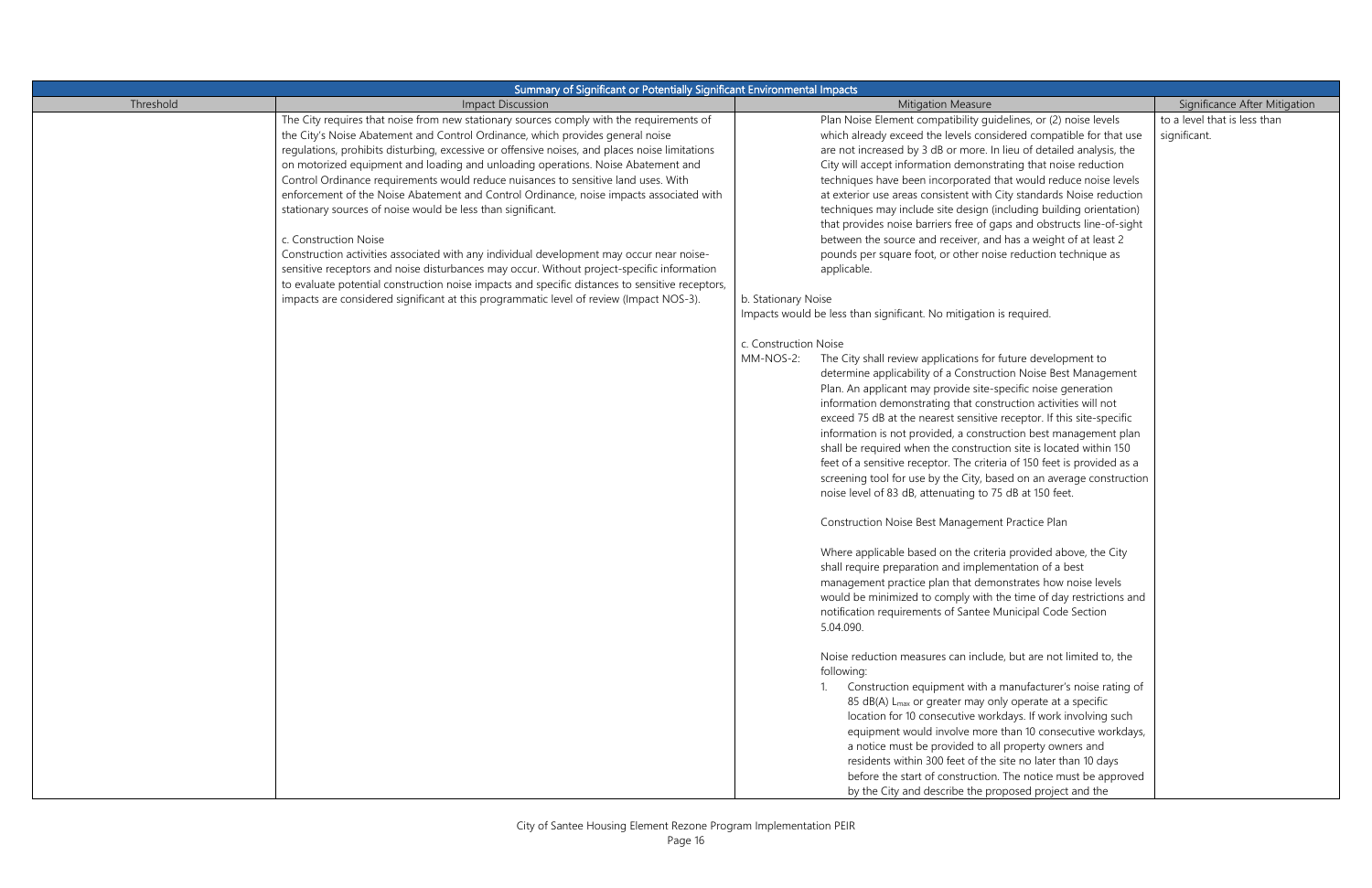| Summary of Significant or Potentially Significant Environmental Impacts |                          |                                                                                                                                                                                                                                                                                                                                                                                                                                                                                                                                                                                                                                                                                                                                                                                                                                                                                                                                                                                                                                                                                                                                                                                                                                                                                                                                                                                                                                                                                                                                                                                                                                                                                                                                                                                                                                                                                                                                                                                                                                                                                                                                                                          |                               |  |
|-------------------------------------------------------------------------|--------------------------|--------------------------------------------------------------------------------------------------------------------------------------------------------------------------------------------------------------------------------------------------------------------------------------------------------------------------------------------------------------------------------------------------------------------------------------------------------------------------------------------------------------------------------------------------------------------------------------------------------------------------------------------------------------------------------------------------------------------------------------------------------------------------------------------------------------------------------------------------------------------------------------------------------------------------------------------------------------------------------------------------------------------------------------------------------------------------------------------------------------------------------------------------------------------------------------------------------------------------------------------------------------------------------------------------------------------------------------------------------------------------------------------------------------------------------------------------------------------------------------------------------------------------------------------------------------------------------------------------------------------------------------------------------------------------------------------------------------------------------------------------------------------------------------------------------------------------------------------------------------------------------------------------------------------------------------------------------------------------------------------------------------------------------------------------------------------------------------------------------------------------------------------------------------------------|-------------------------------|--|
| Threshold                                                               | <b>Impact Discussion</b> | <b>Mitigation Measure</b>                                                                                                                                                                                                                                                                                                                                                                                                                                                                                                                                                                                                                                                                                                                                                                                                                                                                                                                                                                                                                                                                                                                                                                                                                                                                                                                                                                                                                                                                                                                                                                                                                                                                                                                                                                                                                                                                                                                                                                                                                                                                                                                                                | Significance After Mitigation |  |
|                                                                         |                          | expected duration of work and provide a point of contact to<br>resolve noise complaints.<br>Idling times for noise-generating equipment used in<br>2.<br>demolition, construction, site preparation, and related<br>activities shall be minimized either by shutting equipment off<br>when not in use or reducing the maximum idling time to<br>5 minutes.<br>Demolition, construction, site preparation, and related<br>activities within 100 feet from the edge of properties with<br>existing, occupied noise-sensitive uses shall incorporate all<br>feasible strategies to reduce noise exposure for noise-sensitive<br>uses, including:<br>• Provide written notice to applicable noise-sensitive land<br>uses at least two weeks prior to the start of each<br>construction phase of the construction schedule;<br>• Ensure that construction equipment is properly maintained<br>and equipped with noise control components, such as<br>mufflers, in accordance with manufacturers' specifications;<br>• Re-route construction equipment away from adjacent<br>noise-sensitive uses;<br>• Locate noisy construction equipment away from<br>surrounding noise-sensitive uses;<br>• Use sound aprons or temporary noise enclosures around<br>noise-generating equipment;<br>• Position storage of waste materials, earth, and other<br>supplies in a manner that will function as a noise barrier for<br>surrounding noise-sensitive uses;<br>• Use the quietest practical type of equipment;<br>• Use electric powered equipment instead of diesel or<br>gasoline engine powered equipment;<br>• Use shrouding or shielding and intake and exhaust<br>silencers/mufflers; and<br>• Other effective and feasible strategies to reduce<br>construction noise exposure for surrounding noise-<br>sensitive uses.<br>For construction of buildings that require the installation of<br>4.<br>piles, an alternative to installation of piles by hammering shall<br>be used where sensitive receptors are located within 150 feet.<br>This could include the use of augured holes for cast-in place<br>piles, installation through vibration or hydraulic insertion, or |                               |  |
|                                                                         |                          | another low-noise technique.                                                                                                                                                                                                                                                                                                                                                                                                                                                                                                                                                                                                                                                                                                                                                                                                                                                                                                                                                                                                                                                                                                                                                                                                                                                                                                                                                                                                                                                                                                                                                                                                                                                                                                                                                                                                                                                                                                                                                                                                                                                                                                                                             |                               |  |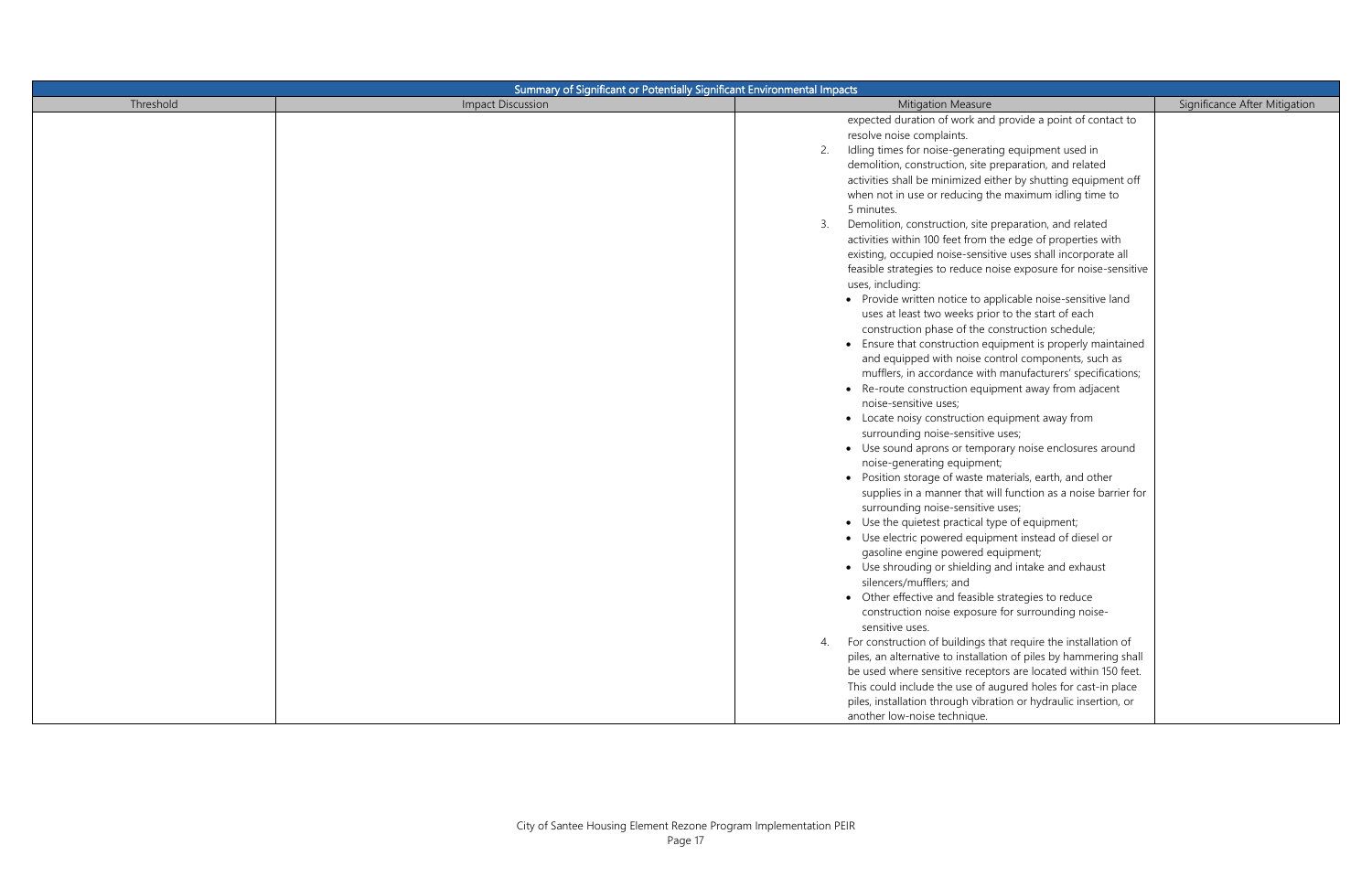|                                                                                                               | Summary of Significant or Potentially Significant Environmental Impacts                                                                                                                                                                                                                                                                                                                                                                                                                                                                                |           |                                                                                                                                                                                                                                                                                                                                                                                                                                                                                                                                                                                                                                                                                                                                                                                                                                                                                                                                                                                                                                                                                                                                                                                                                                                                                                                                                                                                                                                                                                                                                                                                                                                                                                                                                                                                                                                                                                                                                                                                                                                                                    |                                                                                                                                                                                                                                                                                                        |
|---------------------------------------------------------------------------------------------------------------|--------------------------------------------------------------------------------------------------------------------------------------------------------------------------------------------------------------------------------------------------------------------------------------------------------------------------------------------------------------------------------------------------------------------------------------------------------------------------------------------------------------------------------------------------------|-----------|------------------------------------------------------------------------------------------------------------------------------------------------------------------------------------------------------------------------------------------------------------------------------------------------------------------------------------------------------------------------------------------------------------------------------------------------------------------------------------------------------------------------------------------------------------------------------------------------------------------------------------------------------------------------------------------------------------------------------------------------------------------------------------------------------------------------------------------------------------------------------------------------------------------------------------------------------------------------------------------------------------------------------------------------------------------------------------------------------------------------------------------------------------------------------------------------------------------------------------------------------------------------------------------------------------------------------------------------------------------------------------------------------------------------------------------------------------------------------------------------------------------------------------------------------------------------------------------------------------------------------------------------------------------------------------------------------------------------------------------------------------------------------------------------------------------------------------------------------------------------------------------------------------------------------------------------------------------------------------------------------------------------------------------------------------------------------------|--------------------------------------------------------------------------------------------------------------------------------------------------------------------------------------------------------------------------------------------------------------------------------------------------------|
| Threshold                                                                                                     | <b>Impact Discussion</b>                                                                                                                                                                                                                                                                                                                                                                                                                                                                                                                               |           | <b>Mitigation Measure</b>                                                                                                                                                                                                                                                                                                                                                                                                                                                                                                                                                                                                                                                                                                                                                                                                                                                                                                                                                                                                                                                                                                                                                                                                                                                                                                                                                                                                                                                                                                                                                                                                                                                                                                                                                                                                                                                                                                                                                                                                                                                          | Significance After Mitigation                                                                                                                                                                                                                                                                          |
| Would the project result in generation of<br>excessive groundborne vibration or ground<br>borne noise levels? | Construction details, locations, and equipment for future project-level developments under<br>the project are not known at this time but may cause vibration impacts. Impacts related to<br>vibration associated with future development within the Rezone Sites would be potentially<br>significant (Impacts NOS-4).                                                                                                                                                                                                                                  | MM-NOS-3: | Applications for future development, where the City has determined<br>a potential for vibration impacts in relation to sensitive receptors,<br>shall be required to comply with the following mitigation measure:<br>Prior to the issuance of a permit to develop at the Rezone Sites, the<br>City shall determine whether the construction process will require<br>equipment or activities that may result in vibration, such as pile<br>driving. For projects requiring pile driving during construction within<br>135 feet of fragile structures, such as historical resources, 100 feet of<br>non-engineered timber and masonry buildings (e.g., most<br>residential buildings), or within 75 feet of engineered concrete and<br>masonry (no plaster); or a vibratory roller within 25 feet of any<br>structure, the project applicant shall prepare a noise and vibration<br>analysis to assess and mitigate potential noise and vibration impacts<br>related to these activities. These distances are based on reference<br>vibration levels generated by pile drivers and vibratory rollers and<br>standard vibration propagation rates as published by the Federal<br>Transit Administration Transit Noise and Vibration Impact<br>Assessment Manual (FTA 2018). This noise and vibration analysis<br>shall be conducted by a qualified and experienced acoustical<br>consultant or engineer. The vibration levels shall not exceed Federal<br>Transit Administration architectural damage thresholds (e.g., 0.12<br>inches per second [in/sec] peak particle velocity [PPV] for fragile or<br>historical resources, 0.2 in/sec PPV for non-engineered timber and<br>masonry buildings, and 0.3 in/sec PPV for engineered concrete and<br>masonry). If vibration levels would exceed this threshold, alternative<br>uses such as drilling piles as opposed to pile driving, and static<br>rollers as opposed to vibratory rollers shall be used. If necessary,<br>construction vibration monitoring shall be conducted to ensure<br>vibration thresholds are not exceeded. | Implementation of the mitigation<br>framework including MM-NOS-3<br>would reduce potentially significant<br>impacts associated with<br>groundborne vibration to level that<br>is less than significant.                                                                                                |
| 4.14 Transportation                                                                                           |                                                                                                                                                                                                                                                                                                                                                                                                                                                                                                                                                        |           |                                                                                                                                                                                                                                                                                                                                                                                                                                                                                                                                                                                                                                                                                                                                                                                                                                                                                                                                                                                                                                                                                                                                                                                                                                                                                                                                                                                                                                                                                                                                                                                                                                                                                                                                                                                                                                                                                                                                                                                                                                                                                    |                                                                                                                                                                                                                                                                                                        |
| Would the project conflict or be inconsistent<br>with CEQA Guidelines Section 15064.3,<br>subdivision (b)?    | Future development of the Rezone Sites in conjunction with the project would change the<br>Citywide VMT efficiency to 18.7 compared to 20.5 under the Base Year (2016), representing a<br>slight increase in VMT efficiency with the project. However, this VMT efficiency of 18.7 with<br>the project represents 98 percent of the citywide average, which exceeds the VMT<br>significance threshold. Therefore, projected VMT per capita with the project would exceed<br>the 85 percent threshold representing a significant impact (Impact TRA-1). | MM-TRA-1: | The City shall require implementation of applicable Mobility<br>Element Policies that would support VMT reductions for individual<br>projects. Specifically, the City shall require that future projects are<br>compliant with Mobility Element Policies 9.1 through 9.5, which<br>encourage the use of Transportation Demand Management (TDM)<br>strategies, such as ride sharing programs, flexible work schedule<br>programs, and incentives for employees to use transit. Additionally,<br>alternative transportation modes, such as walking, cycling and<br>public transit are encouraged to reduce peak hour vehicular trips,<br>save energy, and improve air quality. Sample TDM measures that<br>may be applied at the project-level are provided below:<br>Increase mixed-use development<br>Increase transit accessibility<br>Provide pedestrian network improvement along project<br>frontage                                                                                                                                                                                                                                                                                                                                                                                                                                                                                                                                                                                                                                                                                                                                                                                                                                                                                                                                                                                                                                                                                                                                                                           | While implementation of the<br>mitigation framework including<br>MM-TRA-1, VMT impacts<br>associated with future development<br>at the Rezone Sites, impacts would<br>be reduced but not be fully<br>mitigated. Therefore, impacts<br>associated with VMT would remain<br>significant and unavoidable. |